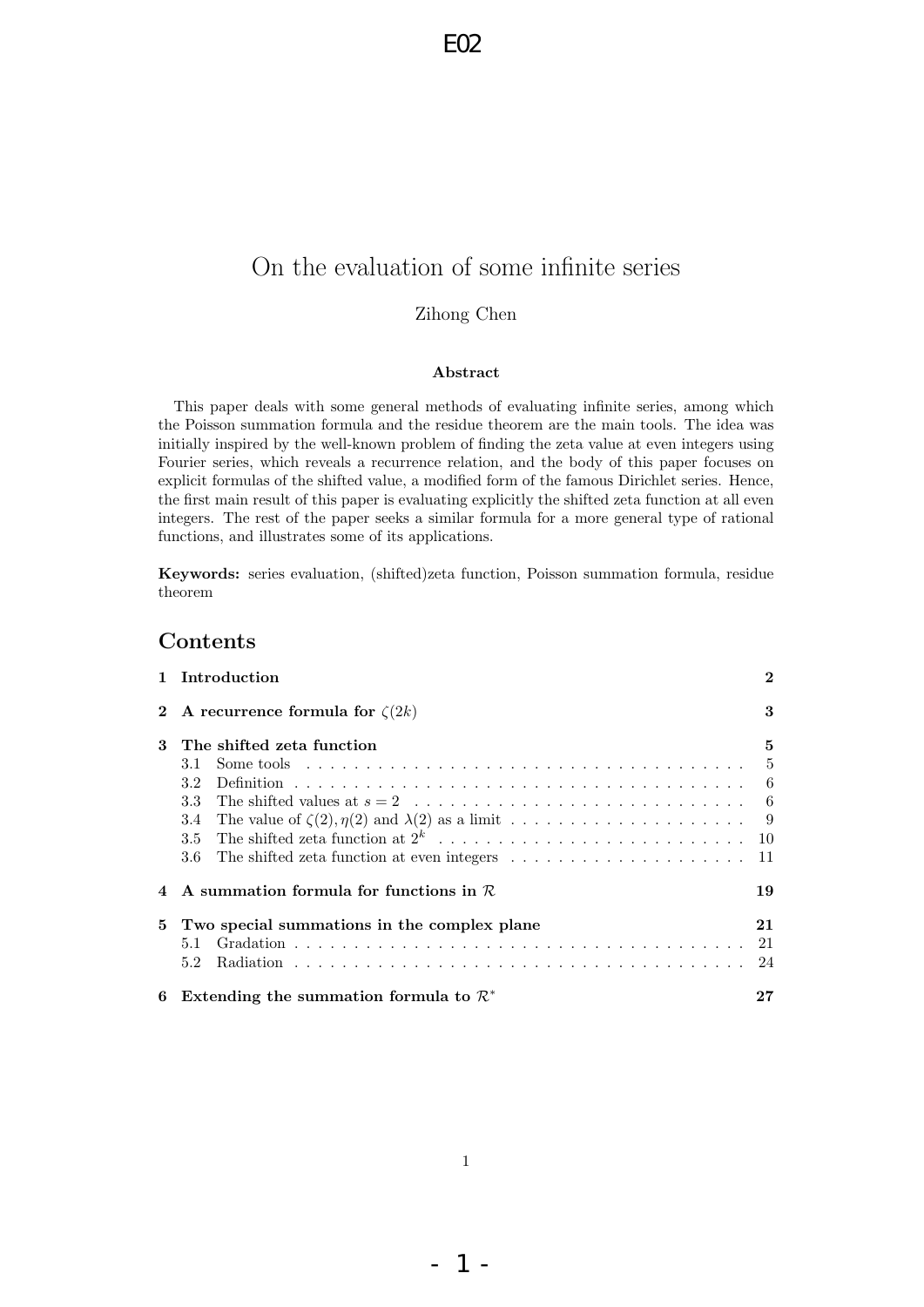## 1 Introduction

Tracing back to Basel's problem of finding the sum of the reciprocal of all perfect squares, the exact computation of some infinite series have been in itself an appealing topic in mathematics.

This paper starts with evaluating the zeta function at even integers by Fourier series, which reveals a recurrence relation. Motivated towards a more straightforward result, we define the 'shifted zeta function' with a parameter  $t$  and turn to Fourier transform, together with the Poisson summation formula. The immediate goal is to find all even values of shifted zeta function(and other shifted functions may be computed likewise). However, the fact that the type two shifted zeta function is not of moderate decrease, a property that excludes itself from the subject of Fourier analysis, drives us to overcome this challenge by some tricks in contour integration. Two methods are introduced at this point(the first of which is inspired by a proof in Professor Elias Stein's Complex Analysis), and the latter is extended to a range of rational function whose poles are simple.

After deriving such general formula, we illustrated some applications of the formula by two examples of summing over points in the complex plane. The latter example is particularly worth noticing since it deals with irrational functions in general, while avoiding the trouble involved in defining a non-integral power, i.e. to have a branch cut.

The paper ends with a final section that extends the summation formula to a larger set of rational functions, posing no restriction on its poles. We represent the values of these infinite series in terms of the numbers  $A(n, x)$ , which is defined in analogue to the Bernoulli numbers.

Some definitions are stated here.

Definition 1.1 The zeta function is defined by

$$
\zeta(s) = \sum_{n=1}^{\infty} \frac{1}{n^s}, \quad \text{for } s > 1,
$$

the Dirichlet Lambda function is defined by:

$$
\lambda(s) = \sum_{n=1}^{\infty} \frac{1}{(2n-1)^s}
$$
, for  $s > 1$ ,

the Dirichlet eta function is defined by:

$$
\eta(s) = \sum_{n=1}^{\infty} \frac{(-1)^{n+1}}{n^s}
$$
, for  $s > 0$ ,

and the Dirichlet Beta function is defined by:

$$
\beta(s) = \sum_{n=1}^{\infty} \frac{(-1)^{n+1}}{(2n-1)^s}, \text{ for } s > 0.
$$

**Propsition 1.2** Two basic identities of the Dirichlet functions:

(1) 
$$
\zeta(s) = \frac{2^s}{2^s - 1} \lambda(s);
$$
  
(2)  $\zeta(s) = \frac{2^s}{2^s - 2} \eta(s).$ 

*Proof.* For  $(1)$ ,

$$
\zeta(s) = \sum_{n=1}^{\infty} \frac{1}{n^s} = \sum_{n=1}^{\infty} \frac{1}{(2n-1)^s} + \frac{1}{2^s} \sum_{n=1}^{\infty} \frac{1}{n^s} = \lambda(s) + \frac{1}{2^s} \zeta(s).
$$

- 2 -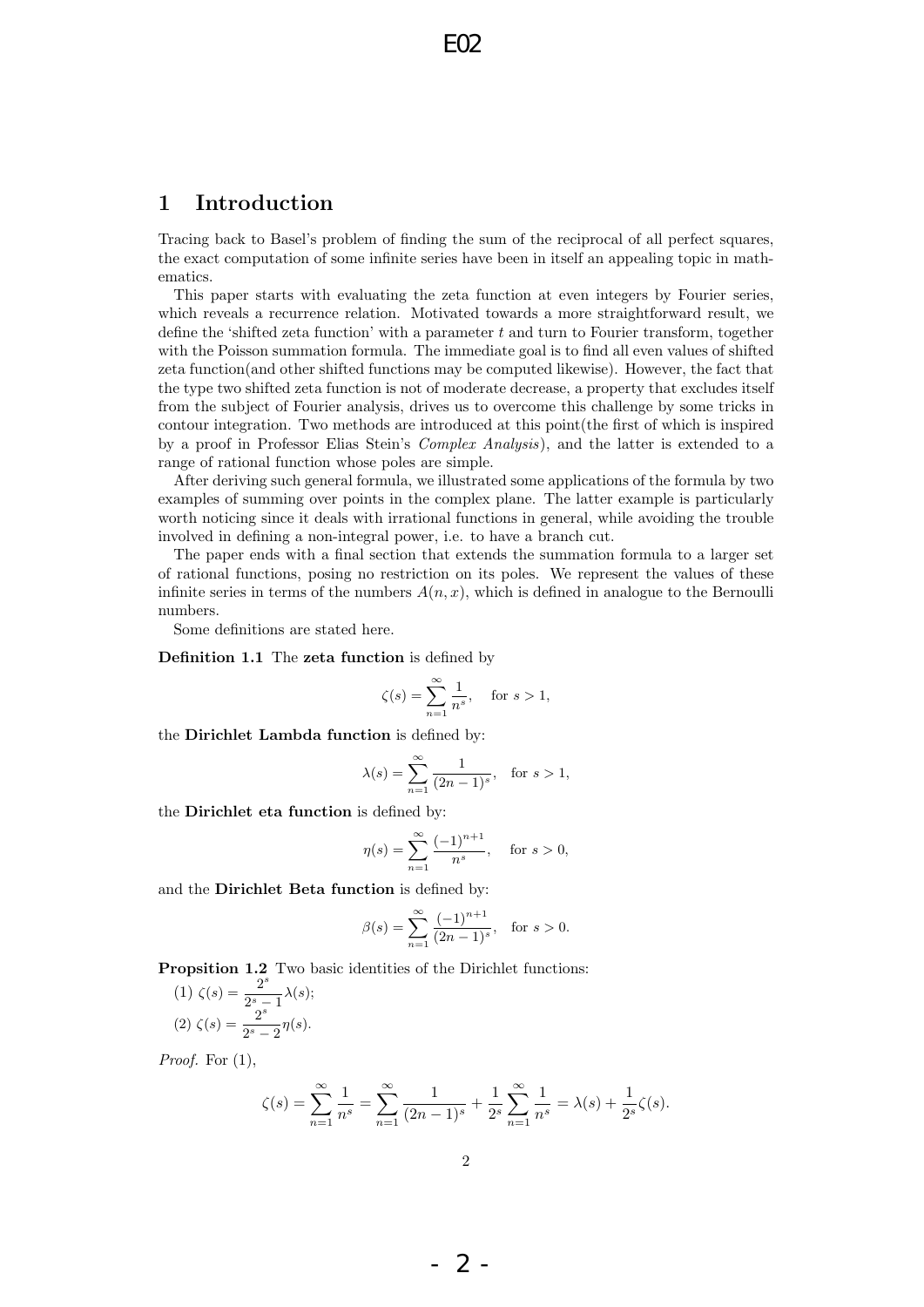For  $(2)$ ,

$$
\eta(s) = \sum_{n=1}^{\infty} \frac{(-1)^{n+1}}{n^s} = \sum_{n=1}^{\infty} \frac{1}{(2n-1)^s} - \frac{1}{2^s} \sum_{n=1}^{\infty} \frac{1}{n^s} = \lambda(s) - \frac{1}{2^s} \zeta(s).
$$

Also,  $\lambda(s) = \frac{2^s - 1}{s}$  $\frac{1}{2^s}\zeta(s)$ , hence the result.

**Definition 1.3** If f is an integrable function given on an interval  $[a, b]$  of length L, then the  $n^{th}$  Fourier coefficient of f is defined by

$$
\hat{f}(n) = \frac{1}{L} \int_a^b f(x)e^{-\frac{2\pi i nx}{L}} dx, \quad n \in \mathbb{Z}.
$$

The **Fourier series** of  $f$  is given by

$$
f(x) \sim \sum_{n=-\infty}^{\infty} \hat{f}(n)e^{\frac{2\pi inx}{L}}.
$$

# 2 A recurrence formula for  $\zeta(2k)$

At the beginning of this section, let us consider a simple function defined on  $[-\pi, \pi]$  by  $f(\theta) = |\theta|$ . By the Dirichlet condition, the Fourier series of this function converges to itself. A simple calculation yields:

$$
\hat{f}(n) = \begin{cases} \frac{\pi}{2}, & n = 0, \\ \frac{-1 + (-1)^n}{\pi n^2}, & n \neq 0. \end{cases}
$$

Hence,  $f(\theta) = \frac{\pi}{2}e^{in\theta} + \sum_{n=0}^{\infty}$  $n\neq0$  $-1+(-1)^n$  $\frac{\pi n^2}{\pi n^2} e^{in\theta}$ . Plugging in  $\theta = 0$ ,

$$
\sum_{n\neq 0} \frac{-1+(-1)^n}{\pi n^2} = -\frac{\pi}{2} \Rightarrow \sum_{n\geq 1, odd} \frac{-4}{\pi n^2} = -\frac{\pi}{2} \Rightarrow \lambda(2) = \frac{\pi^2}{8}.
$$

By the identity  $\zeta(s) = \frac{2^s}{\gamma(s)}$  $2^{s} - 1$  $\lambda(s)$ , we obtain that  $\zeta(2) = \frac{\pi^2}{c}$  $\frac{1}{6}$ . An interesting question arises at this point: as we see that  $f(\theta) = |\theta|$  yields the value of  $\zeta(2)$ , how about a more general function  $f(\theta) = |\theta^{2k+1}|$  ?

Let f be the function defined on  $[-\pi, \pi]$  by  $f(\theta) = |\theta^{2k+1}|$ . The *n*th Fourier coefficient of this function is given by

$$
\hat{f}(n) = \frac{1}{2\pi} \int_{-\pi}^{\pi} f(\theta) e^{-in\theta} d\theta = \frac{1}{2\pi} \left( \int_{0}^{\pi} \theta^{2k+1} e^{-in\theta} - \int_{-\pi}^{0} \theta^{2k+1} e^{-in\theta} d\theta \right).
$$

Integrate by part and obtain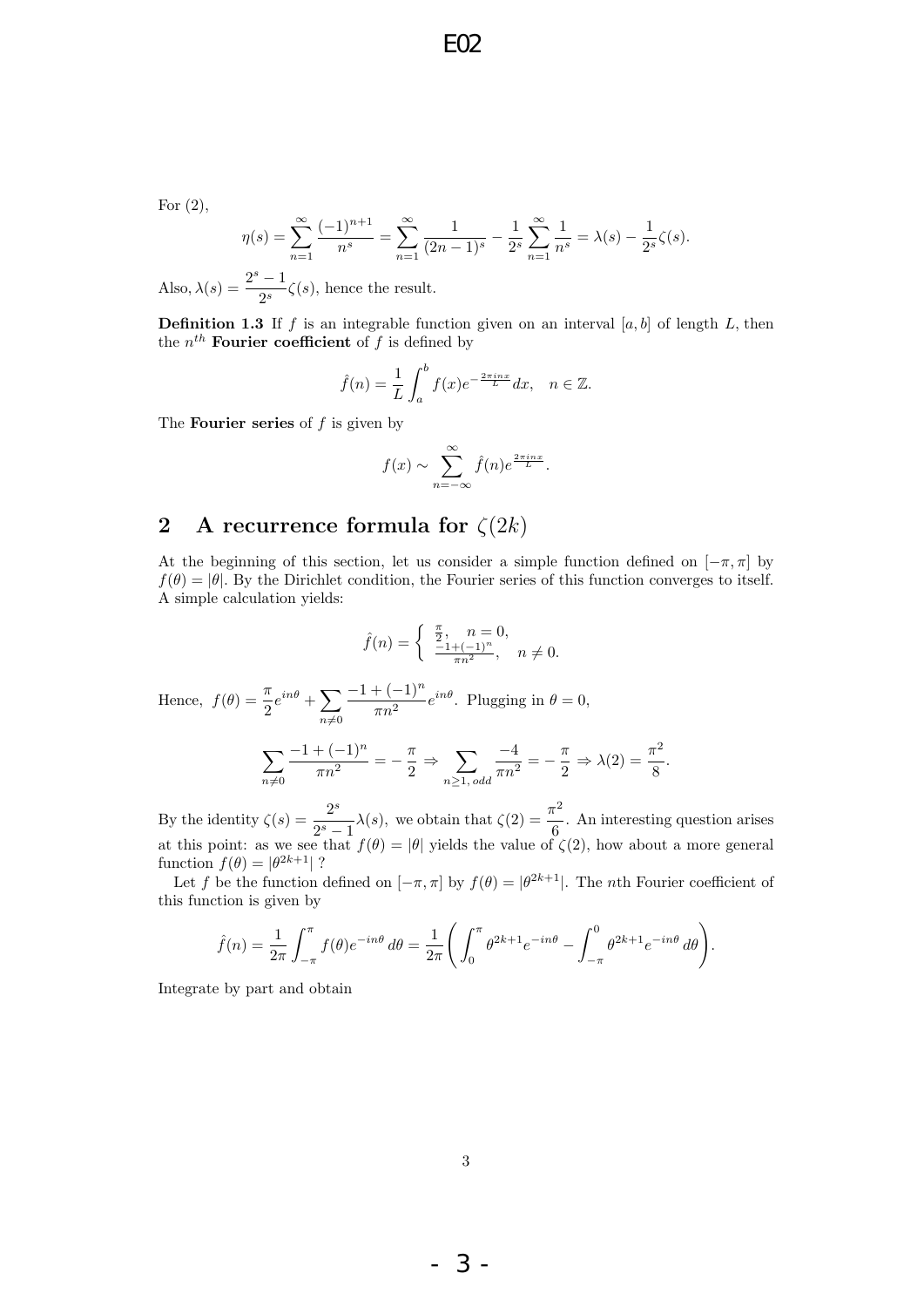$$
\hat{f}(n) = \frac{1}{2\pi} \left[ \frac{\theta^{2k+1} e^{-in\theta}}{-in} - \dots - \frac{P_{2k+1}^{2k+1} e^{-in\theta}}{(-in)^{2k+2}} \right]_0^{\pi} - \frac{1}{2\pi} \left[ \frac{\theta^{2k+1} e^{-in\theta}}{-in} - \dots - \frac{P_{2k+1}^{2k+1} e^{-in\theta}}{(-in)^{2k+2}} \right]_{-\pi}^0
$$
\n
$$
= -\frac{1}{2\pi} \sum_{r=0}^{2k+1} \left[ \frac{P_{2k+1}^r \theta^{2k+1-r} e^{-in\theta}}{(in)^{r+1}} \right]_0^{\pi} + \frac{1}{2\pi} \sum_{r=0}^{2k+1} \left[ \frac{P_{2k+1}^r \theta^{2k+1-r} e^{-in\theta}}{(in)^{r+1}} \right]_{-\pi}^0
$$
\n
$$
= -\frac{1}{2\pi} \left[ \sum_{r=0}^{2k+1} \frac{P_{2k+1}^r \pi^{2k+1-r} (-1)^n}{(in)^{r+1}} - \frac{P_{2k+1}^{2k+1}}{(in)^{2k+2}} \right] + \frac{1}{2\pi} \left[ -\sum_{r=0}^{2k+1} \frac{P_{2k+1}^r (-\pi)^{2k+1-r} (-1)^n}{(in)^{r+1}} + \frac{P_{2k+1}^{2k+1}}{(in)^{2k+2}} \right]
$$
\n
$$
= \frac{P_{2k+1}^{2k+1} (1 - (-1)^n)}{\pi (-1)^{k+1} n^{2k+2}} - \frac{1}{2\pi} \sum_{r=0}^{2k} \frac{P_{2k+1}^r \pi^{2k+1-r} (1 - (-1)^n - (-1)^{n+2k-r})}{(in)^{r+1}},
$$

where  $P_n^m = n!/(n-m)!$  stands for permutation. We need to calculate the value of  $\hat{f}(0)$ separately because the above calculation requires that  $n \neq 0$ , but the process is trivial. Hence, we have

$$
\hat{f}(n) = \begin{cases}\n\frac{\pi^{2k+1}}{2k+2}, & n = 0, \\
\frac{P_{2k+1}^{2k+1} \left(1 - (-1)^n\right)}{\pi (-1)^{k+1} n^{2k+2}} - \frac{1}{2} \sum_{r=0}^{2k} \frac{P_{2k+1}^r \pi^{2k-r} \left((-1)^n - (-1)^{n+2k-r}\right)}{(in)^{r+1}}, & n \neq 0.\n\end{cases}
$$

Let  $\theta = 0$ , then

$$
f(0) \sim \sum_{n \neq 0} \hat{f}(n) + \frac{\pi^{2k+1}}{2k+2}
$$
  
= 
$$
\sum_{n \neq 0} \frac{P_{2k+1}^{2k+1} (1 - (-1)^n)}{\pi (-1)^{k+1} n^{2k+2}} - \frac{1}{2} \sum_{n \neq 0} \sum_{r=0}^{2k} \frac{P_{2k+1}^r \pi^{2k-r} ((-1)^n - (-1)^{n+2k-r})}{(in)^{r+1}} + \frac{\pi^{2k+1}}{2k+2}
$$
  
= 0.

Now, let's take two steps by order.

1) 
$$
\sum_{n\neq 0} \frac{P_{2k+1}^{2k+1} (1 - (-1)^n)}{\pi (-1)^{k+1} n^{2k+2}} = 2 P_{2k+1}^{2k+1} \sum_{n>0, odd} \frac{2}{\pi (-1)^{k+1} n^{2k+2}}
$$

$$
= (-1)^{k+1} P_{2k+1}^{2k+1} \frac{4}{\pi} \lambda (2k+2).
$$

2) 
$$
\frac{1}{2} \sum_{n \neq 0} \sum_{r=0}^{2k} \frac{P_{2k+1}^r \pi^{2k-r} ((-1)^n - (-1)^{n+2k-r})}{(in)^{r+1}} = \frac{1}{2} \sum_{r=0}^{2k} P_{2k+1}^r \pi^{2k-r} \sum_{n \neq 0} \frac{(-1)^n - (-1)^{n-r}}{(in)^{r+1}}.
$$

- 4 -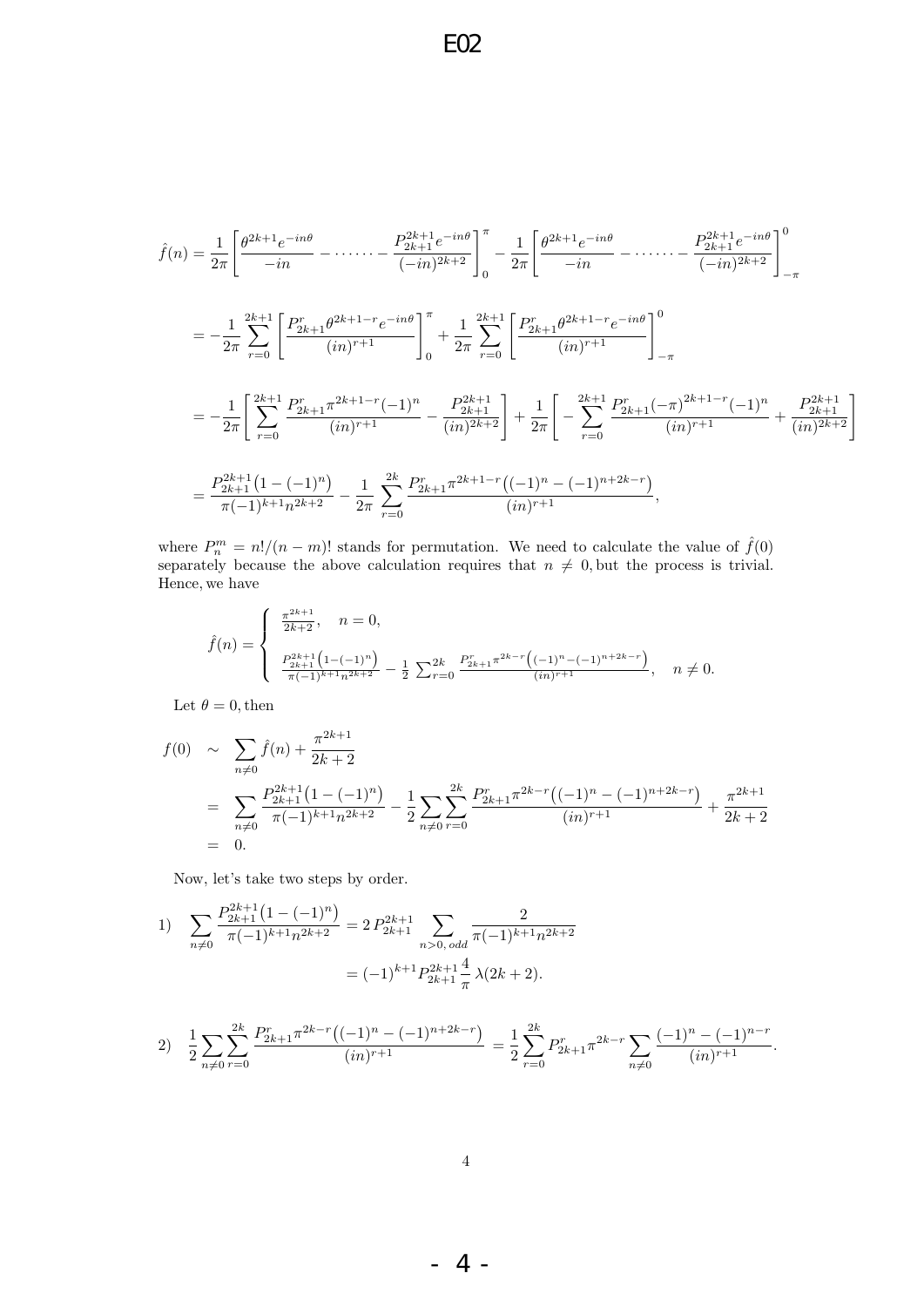If  $r$  is even, then the latter sum is definitely zero. Therefore, we shall only consider  $r$  at odd integers.

$$
\frac{1}{2} \sum_{r=0}^{2k} P_{2k+1}^r \pi^{2k-r} \sum_{n \neq 0} \frac{(-1)^n - (-1)^{n-r}}{(in)^{r+1}} = \frac{1}{2} \sum_{j=1}^k P_{2k+1}^{2j-1} \pi^{2k-2j+1} \sum_{n \neq 0} \frac{2(-1)^n}{(in)^{2j}}
$$

$$
= 2 \sum_{j=1}^k P_{2k+1}^{2j-1} \pi^{2k-2j+1} \sum_{n=1}^\infty \frac{(-1)^{n-j}}{n^{2j}}
$$

$$
= 2 \sum_{j=1}^k (-1)^{j+1} P_{2k+1}^{2j-1} \pi^{2k-2j+1} \eta(2j)
$$

$$
= 2 \sum_{j=1}^k (-1)^{j+1} P_{2k+1}^{2j-1} \pi^{2k-2j+1} \left(\frac{2^{2j}-2}{2^{2j}-1}\right) \lambda(2j).
$$

Summing up the result of 1) and 2), we get

$$
(-1)^{k+1} P_{2k+1}^{2k+1} \frac{4}{\pi} \lambda(2k+2) = 2 \sum_{j=1}^{k} (-1)^{j+1} P_{2k+1}^{2j-1} \pi^{2k-2j+1} \left(\frac{2^{2j}-2}{2^{2j}-1}\right) \lambda(2j) - \frac{\pi^{2k+1}}{2k+2}
$$

$$
\Rightarrow \lambda(2k+2) = \frac{\pi^{2k+2}}{2P_{2k+1}^{2k+1}} \left(\sum_{j=1}^{k} (-1)^{k+j} P_{2k+1}^{2j-1} \pi^{-2j} \left(\frac{2^{2j}-2}{2^{2j}-1}\right) \lambda(2j) - \frac{(-1)^{k+1}}{4k+4}\right). \tag{1}
$$

To complete the formula for  $\zeta(2k)$ , we use the identity  $\zeta(s) = \frac{2^s}{2s}$  $\frac{2}{2^{s}-1}\lambda(s)$  and substitute k for  $k + 1$ . This leads to

$$
\zeta(2k) = \frac{(2\pi)^{2k}}{2(2^{2k}-1)P_{2k-1}^{2k-1}} \left( \sum_{j=1}^{k-1} (-1)^{k+j+1} P_{2k-1}^{2j-1} \pi^{-2j} \left( \frac{2^{2j}-2}{2^{2j}} \right) \zeta(2j) - \frac{(-1)^k}{4k} \right),\tag{2}
$$

which is a recurrence formula for zeta function at even integers.

# 3 The shifted zeta function

#### 3.1 Some tools

This subsection will provide some preliminaries and tools we will use to pursue our main results. Let  $\mathcal{M}(\mathbb{R})$  denote the set of functions of **moderate decrease** in the sense that f is continuous and there exists a constant  $A > 0$  so that

$$
|f(x)| \le \frac{A}{1+x^2}, \quad \text{for all } x \in \mathbb{R}.
$$

For a function in  $\mathcal{M}(\mathbb{R})$ , we define its **Fourier transform** by

$$
\hat{f}(\xi) = \int_{-\infty}^{\infty} f(x)e^{-2\pi ix\xi} dx.
$$

The Fourier inversion is defined by

$$
f(x) = \int_{-\infty}^{\infty} \hat{f}(\xi) e^{2\pi i x \xi} d\xi.
$$

- 5 -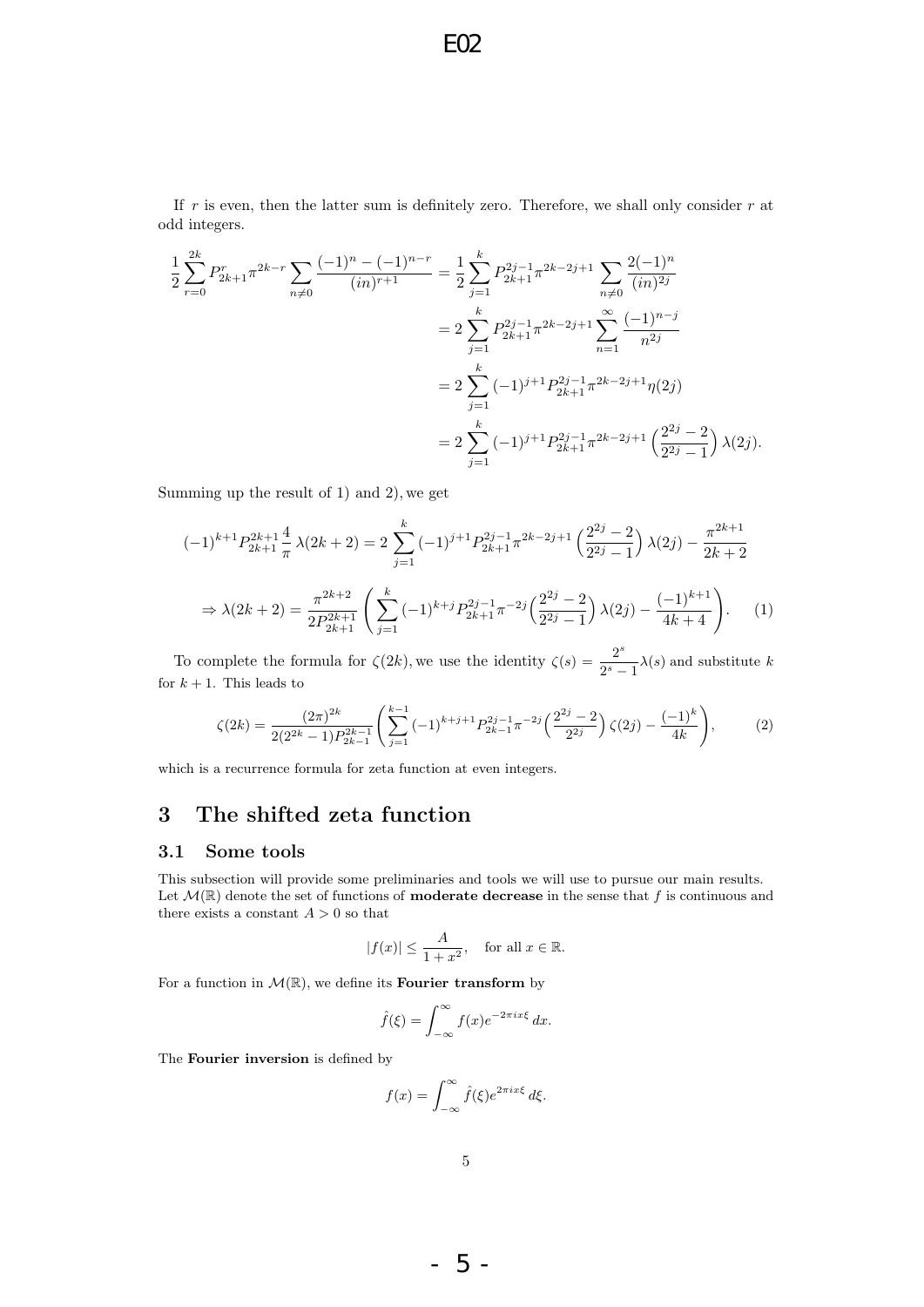Indeed, for any function in  $\mathcal{M}(\mathbb{R})$ , its Fourier inversion is the function itself. (More often we allow Fourier transform and inversion to functions of the Schwartz space, but an extension can be readily made to functions of moderate decrease. A brief reasoning can be found in [1], Chapter 5. section 1.7.)

**Poisson Summation Formula:** If  $f \in \mathcal{M}(\mathbb{R})$ , then

$$
\sum_{n=-\infty}^{\infty} f(x+n) = \sum_{n=-\infty}^{\infty} \hat{f}(n)e^{2\pi inx}.
$$

*Proof.* Define  $g(x) = \sum_{n=0}^{\infty}$  $n=-\infty$  $f(x + n)$  and let

$$
g(x) = \sum_{n = -\infty}^{\infty} \hat{g}(n)e^{2\pi i nx},
$$

which is the Fourier series of g. As  $g(x)$  is clearly of period 1,

$$
\hat{g}(n) \sim \int_0^1 g(x)e^{-2\pi inx} dx
$$
  
= 
$$
\int_0^1 \sum_{k=-\infty}^{\infty} f(x+k)e^{-2\pi inx} dx
$$
  
= 
$$
\sum_{k=-\infty}^{\infty} \int_0^1 f(x+k)e^{-2\pi inx} dx
$$
  
= 
$$
\int_{-\infty}^{\infty} f(x)e^{-2\pi inx} dx
$$
  
= 
$$
\hat{f}(n).
$$

This completes the proof.

#### 3.2 Definition

In this section, we are going to focus on some types of Dirichlet series with a parameter  $t$ . Let's begin with the definition:

**Definition 3.1** For  $s > 1$  and  $t > 0$ , the shifted zeta function by t is defined as

$$
\zeta_t(s) = \sum_{n=1}^{\infty} \frac{1}{n^s + t^s}.
$$

Define similarly for other Dirichlet L-series.

It seems unclear at present why we need to have this new definition. But observe that once we add a non-zero parameter t, the function  $1/z^k$ , whose pole is of order k, becomes  $1/(z^k + t^k)$ , whose poles are all simple. This property will make the calculation a lot simpler as we will see later in this section. Our goal here is to find a formula when s is an even integer and  $t \in \mathbb{R}$ , though our computation holds in some cases where  $t$  isn't real.

#### 3.3 The shifted values at  $s = 2$

To solve the shifted zeta function at  $s = 2$ , we shall meet with a special function named the **Poisson** kernel, which is given by

$$
\mathcal{P}_y(x) = \frac{y}{\pi(x^2 + y^2)}, \quad \text{for } x \in \mathbb{R} \text{ and } y > 0.
$$

- 6 -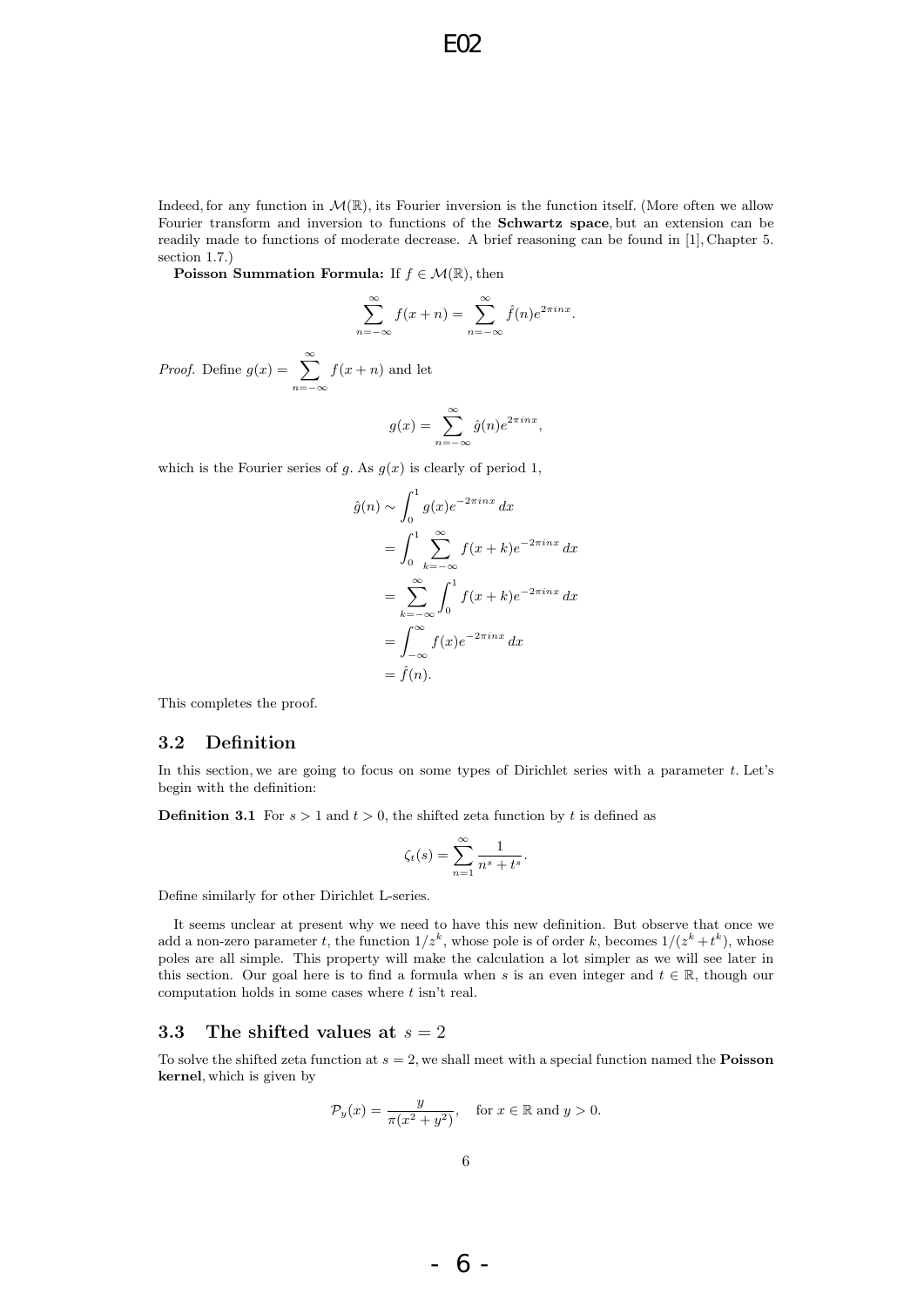Poisson kernel has its significance in physics since it is a solution to the steady-state heat equation in the upper half plane. However, at this point, we are to explore how this special function relates to our first shifted zeta function, the  $\zeta_t(2)$ .

We claim that the Fourier transform of  $\mathcal{P}_y(x)$  is:

$$
\int_{-\infty}^{\infty} \mathcal{P}_y(x) e^{-2\pi ix\xi} dx = e^{-2\pi |\xi| y}.
$$

*Proof.* Firstly, we observe that  $\mathcal{P}_y(x)$  is of moderate decrease, so the Fourier transform make sense. We now use Fourier inversion to prove this.

$$
\int_{-\infty}^{\infty} e^{-2\pi|\xi|y} e^{2\pi i \xi x} d\xi = \mathcal{P}_y(x).
$$

Split this integral into  $-\infty$  to 0 and 0 to  $\infty$ . Then we have

$$
\int_0^\infty e^{-2\pi\xi y} e^{2\pi i \xi x} d\xi = \int_0^\infty e^{2\pi i (x+iy)\xi} d\xi = \left[ \frac{e^{2\pi i (x+iy)\xi}}{2\pi i (x+iy)} \right]_0^\infty = -\frac{1}{2\pi i (x+iy)}.
$$

and similarly,

$$
\int_{-\infty}^{0} e^{2\pi \xi y} e^{2\pi i \xi x} d\xi = \frac{1}{2\pi i (x - iy)}.
$$

Therefore

$$
\int_{-\infty}^{\infty} e^{-2\pi|\xi|y} e^{2\pi i\xi x} d\xi = -\frac{1}{2\pi i(x+iy)} + \frac{1}{2\pi i(x-iy)} = \frac{y}{\pi(x^2+y^2)}.
$$

In order to obtain  $\zeta_t(2)$ , we apply the Poisson summation to the Poisson kernel.

$$
\sum_{n=-\infty}^{\infty} \frac{y}{\pi((x+n)^2 + y^2)} = \sum_{n=-\infty}^{\infty} e^{-2\pi y|n|} e^{2\pi inx}
$$
  
= 
$$
\sum_{n=0}^{\infty} e^{-2\pi yn} e^{2\pi inx} + \sum_{n=-\infty}^{0} e^{2\pi yn} e^{2\pi inx} - 1
$$
  
= 
$$
\frac{1}{1 - e^{2\pi i(x+iy)}} - \frac{e^{2\pi i(x-iy)}}{1 - e^{2\pi i(x-iy)}} - 1
$$
  
= 
$$
\frac{e^{2\pi i(x+iy)} - e^{2\pi i(x-iy)}}{1 - (e^{2\pi i(x+iy)} + e^{2\pi i(x-iy)}) + e^{4\pi i x}}
$$
  
= 
$$
\frac{e^{4\pi y} - 1}{e^{4\pi y} - 2\cos(2\pi x)e^{2\pi y} + 1}.
$$

Where we've used the usual geometric series sum. Substitute  $t$  for  $y$ ,

$$
\sum_{n=-\infty}^{\infty} \frac{1}{(n+x)^2 + t^2} = \frac{\pi (e^{4\pi t} - 1)}{t(e^{4\pi t} - 2e^{2\pi t} \cos(2\pi x) + 1)}.
$$

Let  $x = 0$ , we have

$$
\sum_{n=1}^{\infty} \frac{1}{n^2 + t^2} = \frac{1}{2} \left( \frac{\pi (e^{2\pi t} + 1)}{t(e^{2\pi t} - 1)} - \frac{1}{t^2} \right) = \frac{t\pi (e^{2\pi t} + 1) - e^{2\pi t} + 1}{2t^2(e^{2\pi t} - 1)}.
$$
(3)

Which is the formula for  $\zeta_t(2)$ .

- 7 -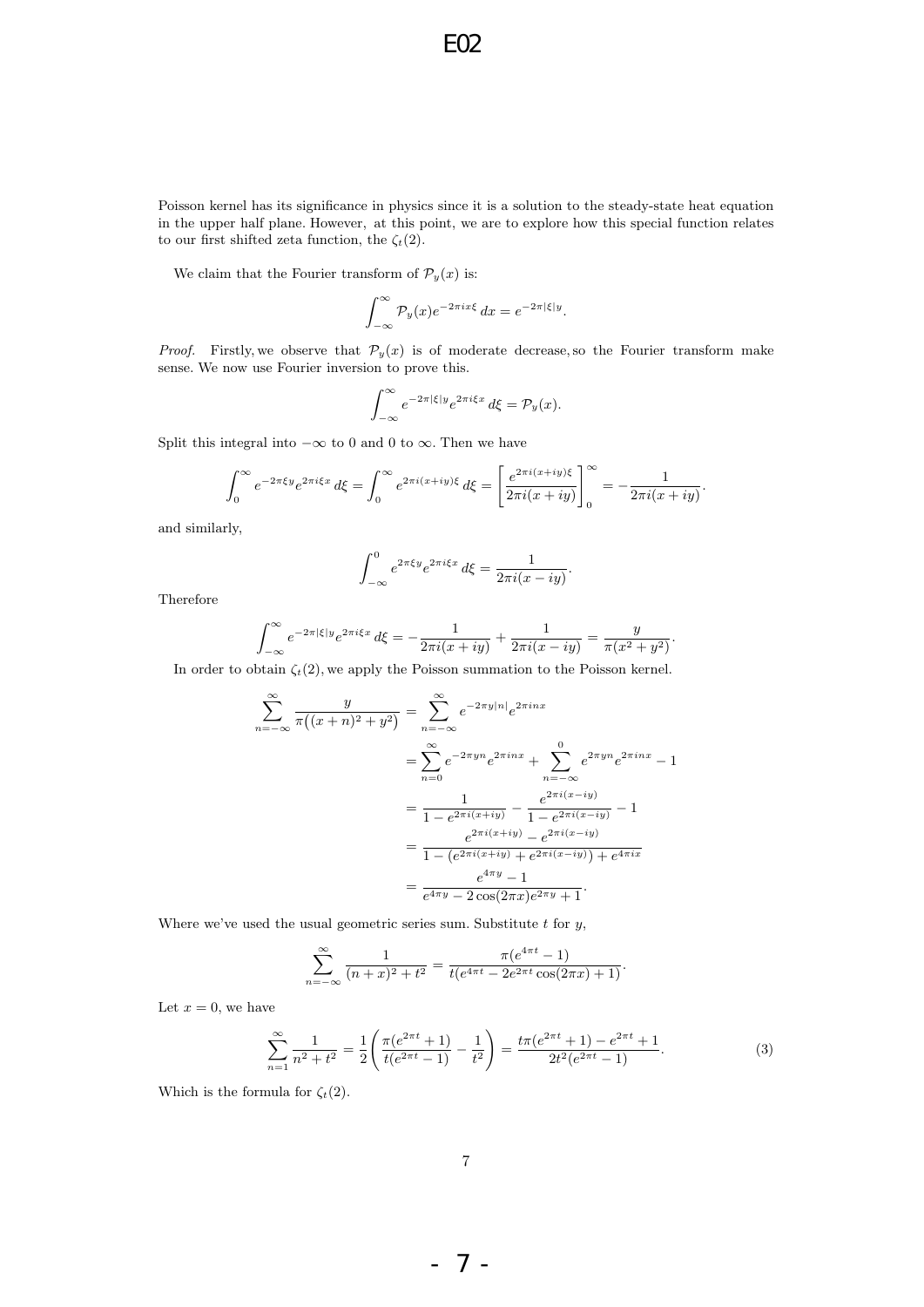By a simple observation we have

$$
\eta_t(2) = \zeta_t(2) - \frac{1}{2}\zeta_{\frac{t}{2}}(2)
$$
  
= 
$$
\frac{t\pi(e^{2\pi t} + 1) - e^{2\pi t} + 1}{2t^2(e^{2\pi t} - 1)} - \frac{1}{2}\frac{t\pi(e^{\pi t} + 1) - 2e^{\pi t} + 2}{t^2(e^{\pi t} - 1)}
$$
  
= 
$$
\frac{e^{2\pi t} - 2\pi t e^{\pi t} - 1}{2t^2(e^{2\pi t} - 1)}.
$$

In fact, there is another way by which we may directly derive  $\eta_t(2)$ . In this case, we return to the Fourier series for periodic functions. Consider the  $2\pi$ -periodic even function on the interval  $[-\pi, \pi]$ defined by

$$
f(\theta) = \begin{cases} e^{-t\theta}, & [0, \pi], \\ e^{t\theta}, & [-\pi, 0). \end{cases}
$$

The Fourier coefficient of this function is

$$
\hat{f}(n) = \frac{1}{2\pi} \int_0^{\pi} e^{-t\theta} e^{-in\theta} d\theta + \frac{1}{2\pi} \int_{-\pi}^0 e^{t\theta} e^{-in\theta} d\theta \n= \frac{1}{2\pi} \left[ \frac{e^{-(t+in)\theta}}{-(t+in)} \right]_0^{\pi} + \frac{1}{2\pi} \left[ \frac{e^{(t-in)\theta}}{t-in} \right]_{-\pi}^0 \n= \frac{1}{2\pi} \left( \frac{e^{-t\pi} e^{-in\pi}}{-(t+in)} + \frac{1}{t+in} \right) + \frac{1}{2\pi} \left( \frac{1}{t-in} - \frac{e^{-t\pi} e^{in\pi}}{t-in} \right) \n= \frac{(1 - e^{-t\pi} (-1)^n)t}{\pi (n^2 + t^2)}.
$$

Fortunately, this holds for each  $n$ , so we don't need to separate the case when  $n = 0$ .

$$
f(\theta) \sim \sum_{n\neq 0} \frac{\left(1 - e^{-t\pi}(-1)^n\right)t}{\pi(n^2 + t^2)} + \frac{1 - e^{-t\pi}}{\pi t}
$$
  
= 
$$
\sum_{n=1}^{\infty} \frac{\left(1 - e^{-t\pi}(-1)^n\right)t}{\pi(n^2 + t^2)} \cdot 2\cos(n\theta) + \frac{1 - e^{-t\pi}}{\pi t}.
$$

Let  $\theta = \frac{\pi}{2}$  $\frac{\pi}{2}$ , then

$$
2\sum_{n=1}^{\infty} \frac{1 - e^{-t\pi}(-1)^n}{\pi(n^2 + t^2)} \cos(\frac{n\pi}{2}) = \frac{e^{-\frac{t\pi}{2}}}{t} - \frac{1 - e^{-t\pi}}{\pi t^2}
$$

$$
2\sum_{n=1}^{\infty} \frac{1 - e^{-t\pi}}{\pi((2n)^2 + t^2)} \cos(n\pi) = \frac{e^{-\frac{t\pi}{2}}}{t} - \frac{1 - e^{-t\pi}}{\pi t^2}
$$

$$
\sum_{n=1}^{\infty} \frac{1 - e^{-t\pi}}{(n^2 + (\frac{t}{2})^2)} (-1)^n = 2\pi \left(\frac{e^{-\frac{t\pi}{2}}}{t} - \frac{1 - e^{-t\pi}}{\pi t^2}\right)
$$

$$
\Rightarrow \eta_{\frac{t}{2}}(2) = \frac{2\pi}{1 - e^{-t\pi}} \left(\frac{e^{-\frac{t\pi}{2}}}{t} - \frac{1 - e^{-t\pi}}{\pi t^2}\right) = \frac{2(e^{t\pi} - t\pi e^{\frac{t\pi}{2}} - 1)}{t^2(e^{t\pi} - 1)}.
$$

Substitute t for  $\frac{t}{2}$ , we will obtain the expression for  $\eta_t(2)$ :

$$
\eta_t(2) = \sum_{n=1}^{\infty} \frac{(-1)^{n+1}}{(n^2 + t^2)} = \frac{e^{2\pi t} - 2\pi t e^{\pi t} - 1}{2t^2(e^{2\pi t} - 1)}.
$$
\n(4)

- 8 -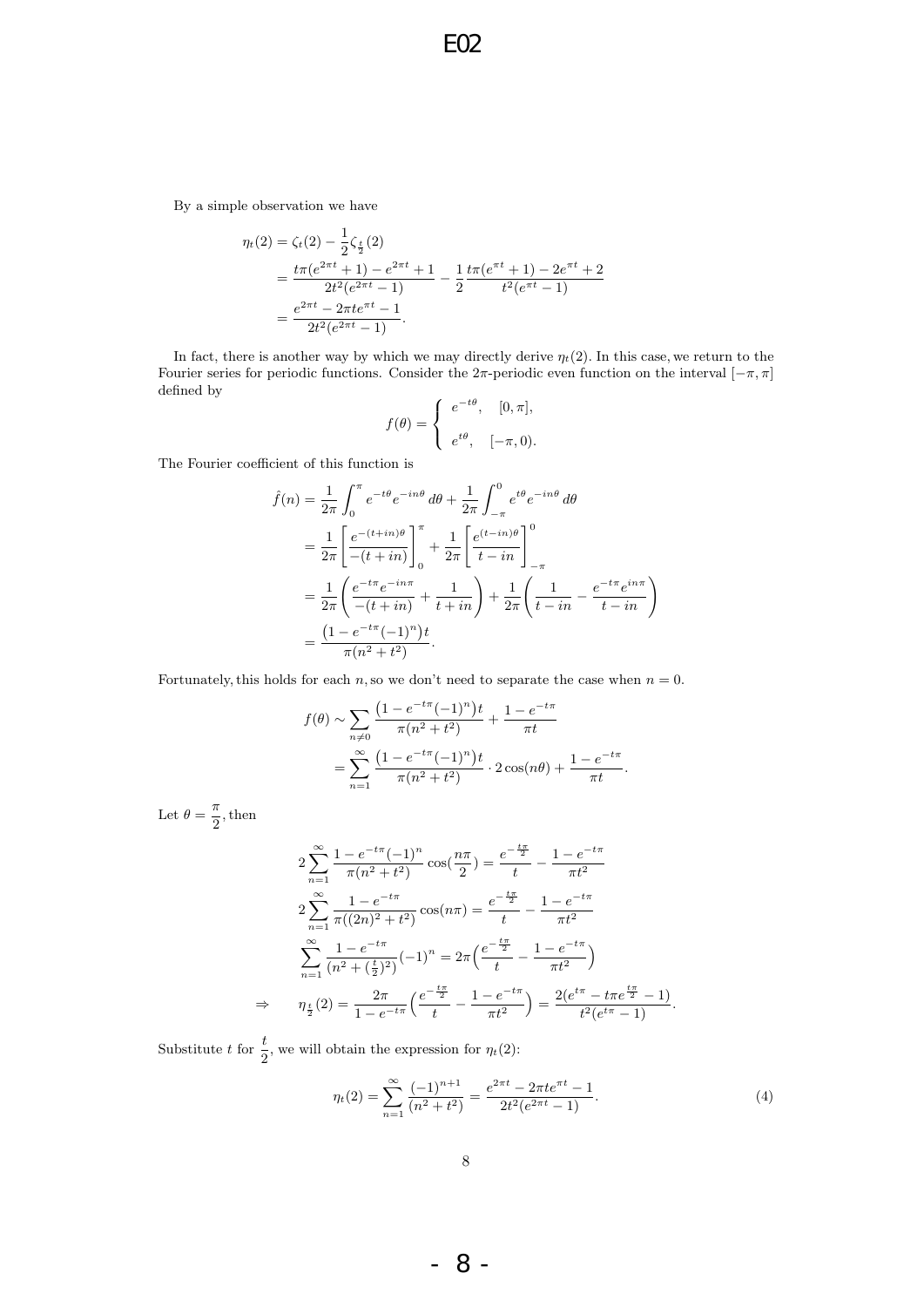Finally, we come to the shifted value of the Lambda function.

$$
\lambda_t(2) = \sum_{n=0}^{\infty} \frac{1}{(2n+1)^2 + t^2}
$$
  
=  $\frac{1}{2} (\zeta_t(2) + \eta_t(2))$   
=  $\frac{1}{2} \left( \frac{t\pi(e^{2\pi t} + 1) - e^{2\pi t} + 1}{2t^2(e^{2\pi t} - 1)} + \frac{e^{2\pi t} - 2\pi t e^{\pi t} - 1}{2t^2(e^{2\pi t} - 1)} \right)$   
=  $\frac{\pi e^{2\pi t} - 2\pi e^{\pi t} + \pi}{4t(e^{2\pi t} - 1)}.$  (5)

# 3.4 The value of  $\zeta(2), \eta(2)$  and  $\lambda(2)$  as a limit

In fact, the function  $\sum_{n=1}^{\infty}$  $n=1$  $1/(n^2 + t^2)$  is continuous on R. Thus, we can check our result by letting  $t \to 0$ , expecting those values tend exactly to the common Dirichlet series. The computation is rather simple:

Let's come first with the  $\zeta_t(2)$ .

$$
\lim_{t \to 0} \zeta_t(2) = \lim_{t \to 0} \frac{t\pi(e^{2\pi t} + 1) - e^{2\pi t} + 1}{2t^2(e^{2\pi t} - 1)}
$$
\n
$$
= \lim_{t \to 0} \frac{\pi(e^{2\pi t} + 1) + 2\pi^2 t e^{2\pi t} - 2\pi e^{2\pi t}}{4t(e^{2\pi t} - 1) + 4\pi t^2 e^{2\pi t}}
$$
\n
$$
= \lim_{t \to 0} \frac{4\pi^3 t e^{2\pi t}}{4(e^{2\pi t} - 1) + 16\pi t e^{2\pi t} + 8\pi^2 t^2 e^{2\pi t}}
$$
\n
$$
= \lim_{t \to 0} \frac{4\pi^3 e^{2\pi t} + 8\pi^4 t e^{2\pi t}}{24\pi e^{2\pi t} + 48\pi^2 t e^{2\pi t} + 16\pi^3 t^2 e^{2\pi t}}
$$
\n
$$
= \frac{\pi^2}{6}.
$$

Where we have used the L'Hospital's rule three times. Similarly,

$$
\lim_{t \to 0} \eta_t(2) = \lim_{t \to 0} \frac{e^{2\pi t} - 2\pi t e^{\pi t} - 1}{2t^2 (e^{2\pi t} - 1)}
$$
\n
$$
= \lim_{t \to 0} \frac{2\pi e^{2\pi t} - 2\pi e^{\pi t} - 2\pi^2 t e^{\pi t}}{4t (e^{2\pi t} - 1) + 4\pi t^2 e^{2\pi t}}
$$
\n
$$
= \lim_{t \to 0} \frac{4\pi^2 e^{2\pi t} - 4\pi^2 e^{\pi t} - 2\pi^3 t e^{\pi t}}{4(e^{2\pi t} - 1) + 16\pi t e^{2\pi t} + 8\pi^2 t^2 e^{2\pi t}}
$$
\n
$$
= \lim_{t \to 0} \frac{8\pi^3 e^{2\pi t} - 6\pi^3 e^{\pi t} - 2\pi^4 t e^{2\pi t}}{24\pi e^{2\pi t} + 48\pi^2 t e^{2\pi t} + 16\pi^3 t^2 e^{2\pi t}}
$$
\n
$$
= \frac{\pi^2}{12},
$$

- 9 -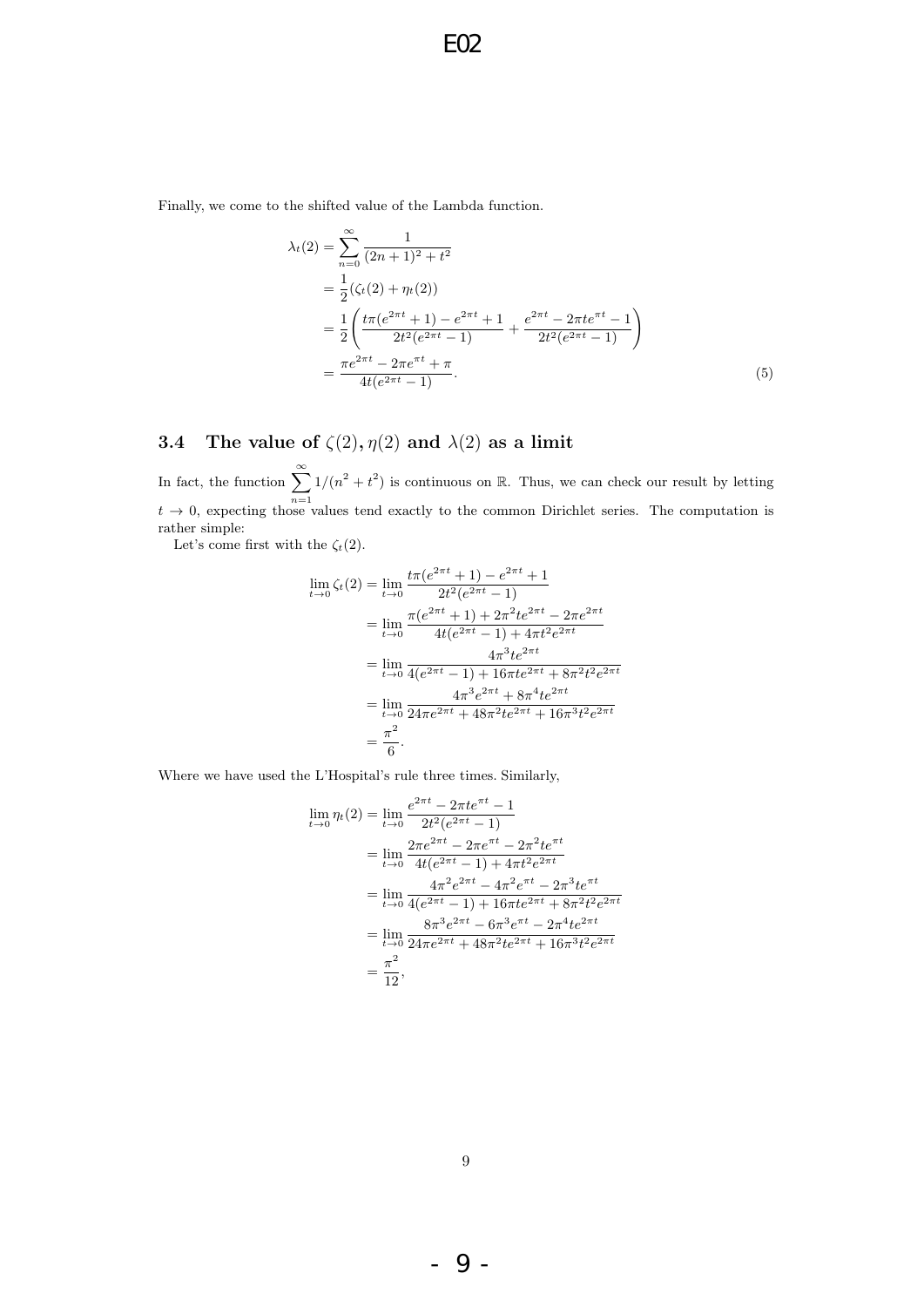and

$$
\lim_{t \to 0} \lambda_t(2) = \lim_{t \to 0} \frac{\pi e^{2\pi t} - 2\pi e^{\pi t} + \pi}{4t(e^{2\pi t} - 1)}
$$

$$
= \lim_{t \to 0} \frac{2\pi^2 e^{2\pi t} - 2\pi^2 e^{\pi t}}{4(e^{2\pi t} - 1) + 8\pi t e^{2\pi t}}
$$

$$
= \lim_{t \to 0} \frac{4\pi^3 e^{2\pi t} - 2\pi^3 e^{\pi t}}{16\pi e^{2\pi t} + 16\pi^2 t e^{2\pi t}}
$$

$$
= \frac{\pi^2}{8}.
$$

All these limits agree to the original Dirichlet series. From another point of view, we have found a new way to evaluate the Dirichlet series at 2, that is, by seeing them as the limits of the shifted values.

### $3.5$  The shifted zeta function at  $2^k$

In this subsection, we are going to present a method to calculate the shifted zeta function at natural powers of 2 and  $t \in \mathbb{R}$ . In fact, we extend our definition of the shifted value as followed.

**Definition 3.2** For  $s > 1$  and  $t \in \mathbb{C}$ , the type 1 shifted zeta function by t is defined as

$$
\zeta_t^+(s) = \sum_{n=1}^{\infty} \frac{1}{n^s + t^s}
$$

and the type 2 shifted zeta function by  $t$  is defined as

$$
\zeta_t^-(s) = \sum_{n=1}^\infty \frac{1}{n^s - t^s}.
$$

For convenience, we may omit the  $+$  in  $\zeta_t^+(s)$ .

Our first step forward is to extend our previous formula

$$
\zeta_t(2) = \sum_{n=1}^{\infty} \frac{1}{n^2 + t^2} = \frac{t\pi(e^{2\pi t} + 1) - e^{2\pi t} + 1}{2t^2(e^{2\pi t} - 1)}, \quad t > 0
$$

to  $t \in \mathbb{C}$ . However, viewed as a function in t for  $t \in \mathbb{C}$ , the right hand side above is a meromorphic function except for poles at  $\pm i$ ,  $\pm 2i$ ,  $\cdots$ . Since the series on the left also converges absolutely except at these points, it follows immediately from analytic continuation that the equation hold for all  $t \in \mathbb{C}$ which is not a nonzero multiple of i. Substitute it for t where t is not a nonzero integer in the above equation, we obtain

$$
\zeta_t^-(2) = \frac{1}{2t^2} - \frac{\pi}{2t\tan\pi t}.
$$
\n(6)

Now, we are able to obtain a recurrence formula for  $\zeta_t^-(2^k)$ .

$$
\zeta_t^-(2^{k+1}) = \sum_{n=1}^{\infty} \frac{1}{n^{2^{k+1}} - t^{2^{k+1}}}
$$
  
= 
$$
\frac{1}{2t^{2^k}} \sum_{n=1}^{\infty} \left( \frac{1}{n^{2^k} - t^{2^k}} - \frac{1}{n^{2^k} + t^{2^k}} \right)
$$
  
= 
$$
\frac{1}{2t^{2^k}} \left( \zeta_t^-(2^k) - \zeta_{\omega_k(t)}^-(2^k) \right).
$$
 (7)

where  $\omega_k(t) = e^{(i\frac{\pi}{2^k})}t$  and t is not a nonzero multiple of any number in the set  $\{e^{i\frac{\pi}{2^n}} \mid n =$  $0, 1, 2, \dots, k$ . We've also used the simple fact that

$$
\zeta_t(2^k) = \zeta^-_{\omega_k(t)}(2^k), \quad \text{for} \quad k \in \mathbb{N}^*.
$$

- 10 -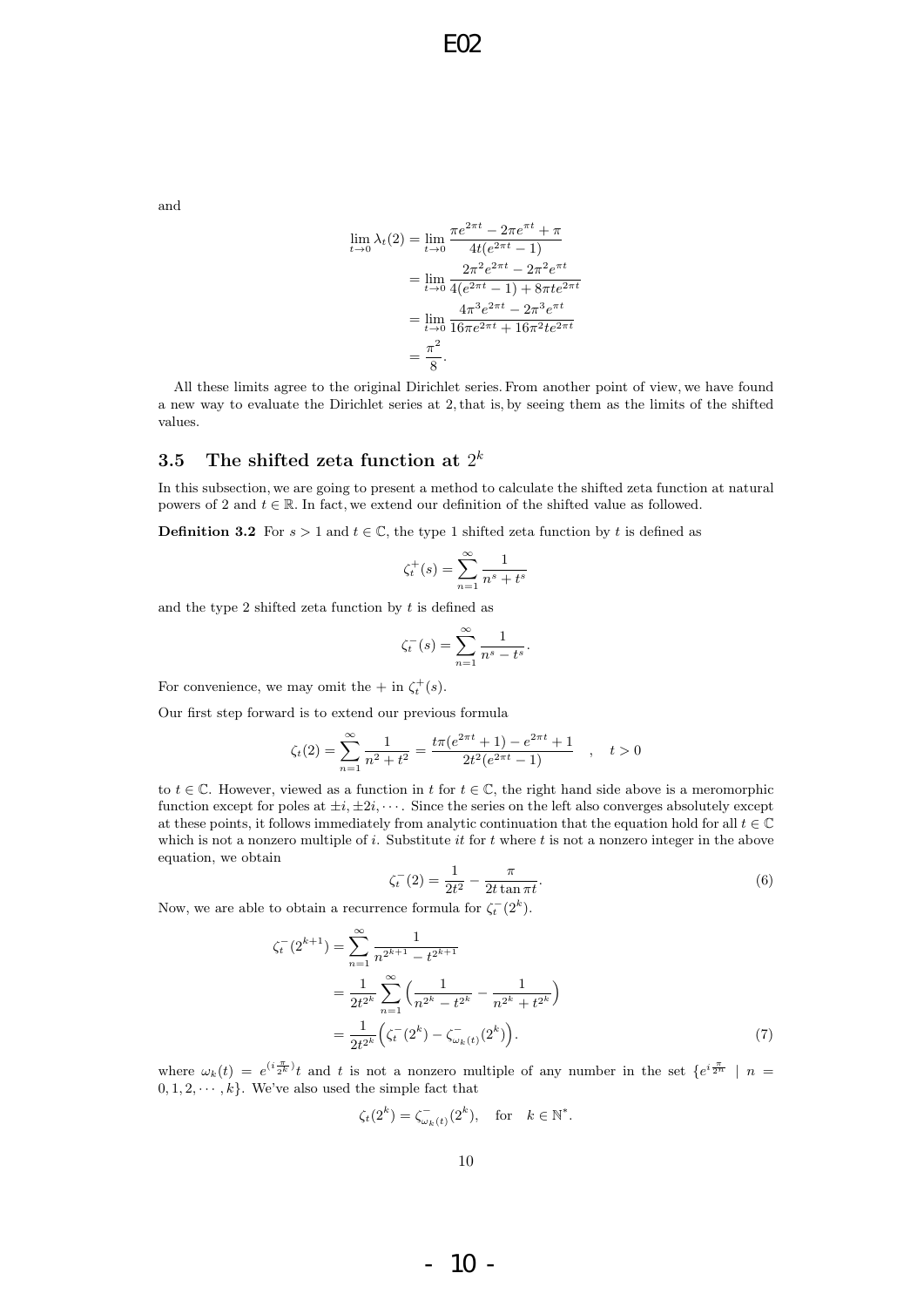In fact, the recurrence formula

1. 
$$
\zeta_t^-(2^{k+1}) = \frac{1}{2t^{2^k}} \left( \zeta_t^-(2^k) - \zeta_{\omega_k(t)}^-(2^k) \right)
$$

2.  $\zeta_t^-(2) = \frac{1}{2t^2} - \frac{\pi}{2t \tan \theta}$  $\frac{\pi}{2t\tan \pi t}$  (initial condition) (8)

holds for all complex t that is not a nonzero multiple of any number in the set  $\{e^{i\frac{\pi}{2^n}} \mid n =$  $(0, 1, 2, \dots, k)$ . Hence, we may compute the value of  $\zeta_t^-(2^k)$  for all real numbers t that is not a nonzero integer(notice that the poles of the shifted zeta function of type 2 are exactly the nonzero integers). To compute  $\zeta_t(2^k)$ , use the identity  $\zeta_t(2^k) = \zeta_{\omega_k(t)}^-(2^k)$ .

#### 3.6 The shifted zeta function at even integers

Now, we are heading for our mission stated at the beginning of this section, to find the shifted zeta function at  $s = 2k$  and  $t \in \mathbb{R}$ . Previously, we used Fourier series to evaluate the shifted eta function at  $s = 2$ ; however, for  $s > 2$ , the Fourier series is no longer useful. In the general case, we turn to the application of the Poisson summation formula, which requires us to know at first the Fourier transform of a function. A simple yet powerful tool we will use throughout the rest of this paper, and in particular, to compute a wide range of Fourier transform at this moment, is the residue theorem stated as follows:

$$
\int_{\gamma} f(z) dz = 2\pi i \sum_{k=1}^{N} \text{res}_{z_k} f, \text{ when the orientation of } \gamma \text{ is positive;}
$$
\n
$$
\int_{\gamma} f(z) dz = -2\pi i \sum_{k=1}^{N} \text{res}_{z_k} f, \text{ when the orientation of } \gamma \text{ is negative.}
$$

Here, positive means counterclockwise and negative means clockwise.

Now, we'll move on to the calculation of

$$
\int_{-\infty}^{\infty} \frac{1}{x^{2k} + y^{2k}} e^{-2\pi ix\xi} dx, \quad y, \xi \in \mathbb{R}.
$$

Consider the function  $f(z) = \frac{1}{z^{2k} + y^{2k}} e^{-2\pi iz\xi}$  and choose the contour consisting of an oriented semicircle in the upper half plane for  $\xi < 0$ .



The oriented semicircle in the upper half plane

#### Figure 1

- 11 -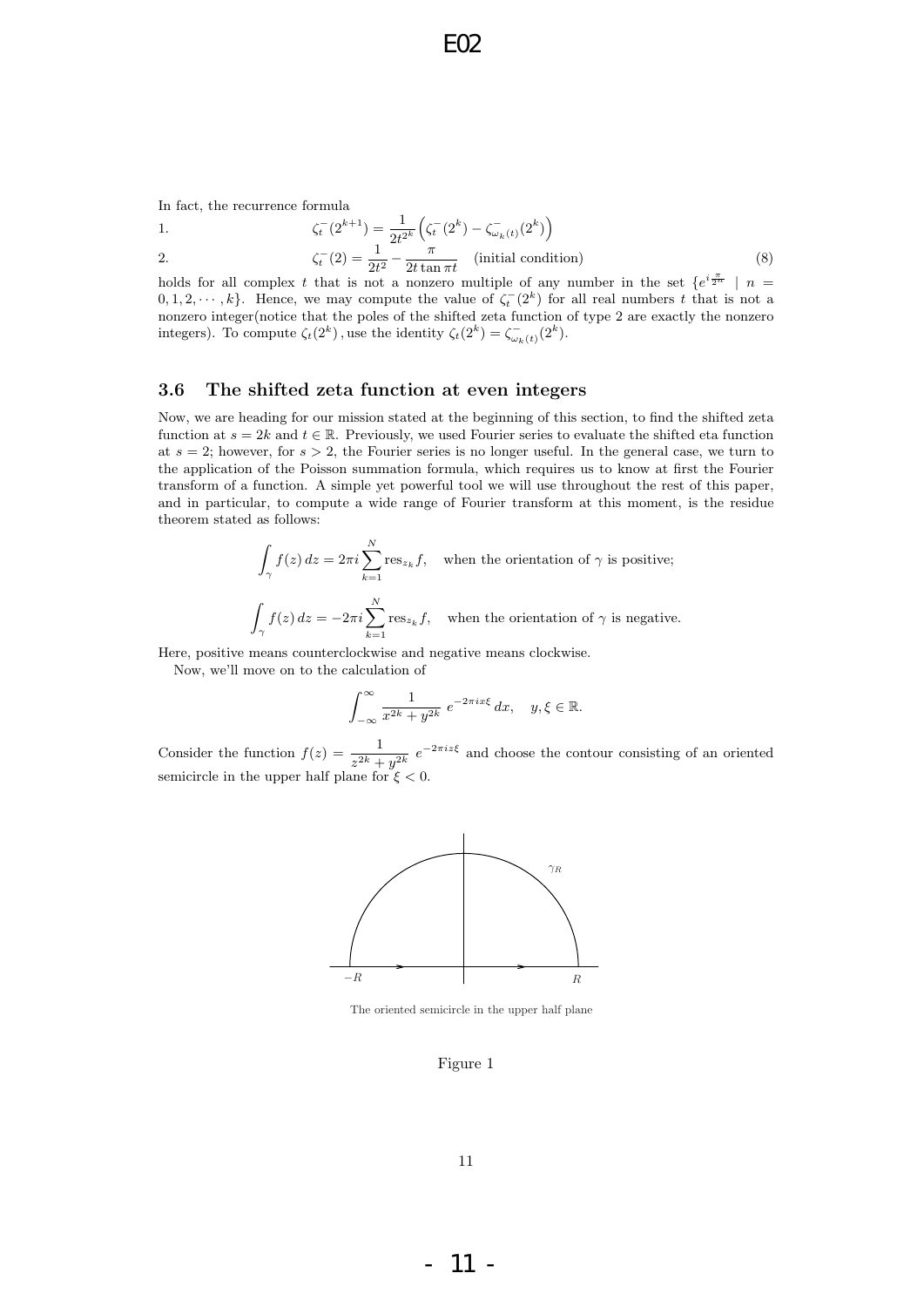Denote the half circle by  $\gamma_R$ , and we will find that in the upper half plane, the poles of f are  $z = y e^{\frac{(2n-1)}{2k}i\pi}, n \in \{1, 2, \cdots, k\}.$  Let  $\omega_n = y e^{\frac{(2n-1)}{2k}i\pi}$ . By the residue formula:

$$
\int_{-R}^{R} \frac{1}{x^{2k} + y^{2k}} e^{-2\pi ix\xi} dx + \int_{\gamma_R} f(z) dz = 2\pi i \sum_{n=1}^{k} \text{res}_{\omega_n} f.
$$

(1). Consider the second integral on the left:

$$
\left| \int_{\gamma_R} f(z) dz \right| = \left| \int_0^{\pi} \frac{e^{-2\pi i (R\cos\theta + iR\sin\theta)\xi}}{(Re^{i\theta})^{2k} + y^{2k}} (iRe^{i\theta}) d\theta \right|
$$
  

$$
\leq \int_0^{\pi} \left| \frac{e^{2\pi \xi R\sin\theta}}{R^{2k-1} + O(\frac{1}{R})} \right| d\theta
$$
  

$$
\leq \frac{\pi}{R^{2k-1} + O(\frac{1}{R})}.
$$

Let  $R$  tend to infinity, then this integral clearly tends to zero.

(2). To calculate the residue, note that:

$$
(z - \omega_n)f(z) = \frac{z - \omega_n}{z^{2k} + y^{2k}} e^{-2\pi i z \xi}
$$

and

$$
\lim_{z \to \omega_n} \frac{z - \omega_n}{z^{2k} + y^{2k}} e^{-2\pi i z \xi} = \lim_{z \to \omega_n} \frac{e^{-2\pi i z \xi} - 2\pi i \xi e^{-2\pi i z \xi} (z - \omega_n)}{2k z^{2k - 1}} = \frac{e^{-2\pi i \omega_n \xi}}{2k \omega_n^{2k - 1}}.
$$

In fact,  $f$  have poles of order 1 (simple poles):

$$
\operatorname{res}_{\omega_n} f = \frac{e^{-2\pi i \omega_n \xi}}{2k\omega_n^{2k-1}}.
$$

Therefore,

$$
\int_{-\infty}^{\infty} \frac{1}{x^{2k} + y^{2k}} e^{-2\pi ix\xi} dx = 2\pi i \sum_{n=1}^{k} \text{res}_{\omega_n} f = \frac{i\pi}{k} \sum_{n=1}^{k} \frac{e^{-2\pi i \omega_n \xi}}{\omega_n^{2k-1}}.
$$

as the radius  $R$  tends to infinity.

For  $\xi > 0$ , we use the negatively oriented semicircle in the lower half plane. The calculation is similar and the trivial differences are that:

(1).  $z(\theta) = Re^{-i\theta}$  with regard to the negative orientation.

(2). The poles of f become  $\overline{\omega}_n$ . So we jump to conclusion that:

$$
\int_{-\infty}^{\infty} \frac{1}{x^{2k} + y^{2k}} e^{-2\pi ix\xi} dx = -\frac{i\pi}{k} \sum_{n=1}^{k} \frac{e^{-2\pi i\overline{\omega}_n\xi}}{\overline{\omega}_n^{2k-1}}.
$$

Let's see what can be done further. Denote  $\overline{\omega}_n$  by  $a_n - b_n i$ . Take the complex conjugate of the right hand side of the above equation.

$$
\overline{-\frac{i\pi}{k}\sum_{n=1}^{k}\frac{e^{-2\pi i\overline{\omega}_{n}\xi}}{\overline{\omega}_{n}^{2k-1}}} = \frac{i\pi}{k}\sum_{n=1}^{k}\frac{\overline{e^{-2\pi i(a_{n}-b_{n}i)\xi}}}{\omega_{n}^{2k-1}}
$$

$$
= \frac{i\pi}{k}\sum_{n=1}^{k}\frac{e^{2\pi i(a_{n}+b_{n}i)\xi}}{\omega_{n}^{2k-1}}
$$

$$
= \frac{i\pi}{k}\sum_{n=1}^{k}\frac{e^{2\pi i\omega_{n}\xi}}{\omega_{n}^{2k-1}}.
$$

- 12 -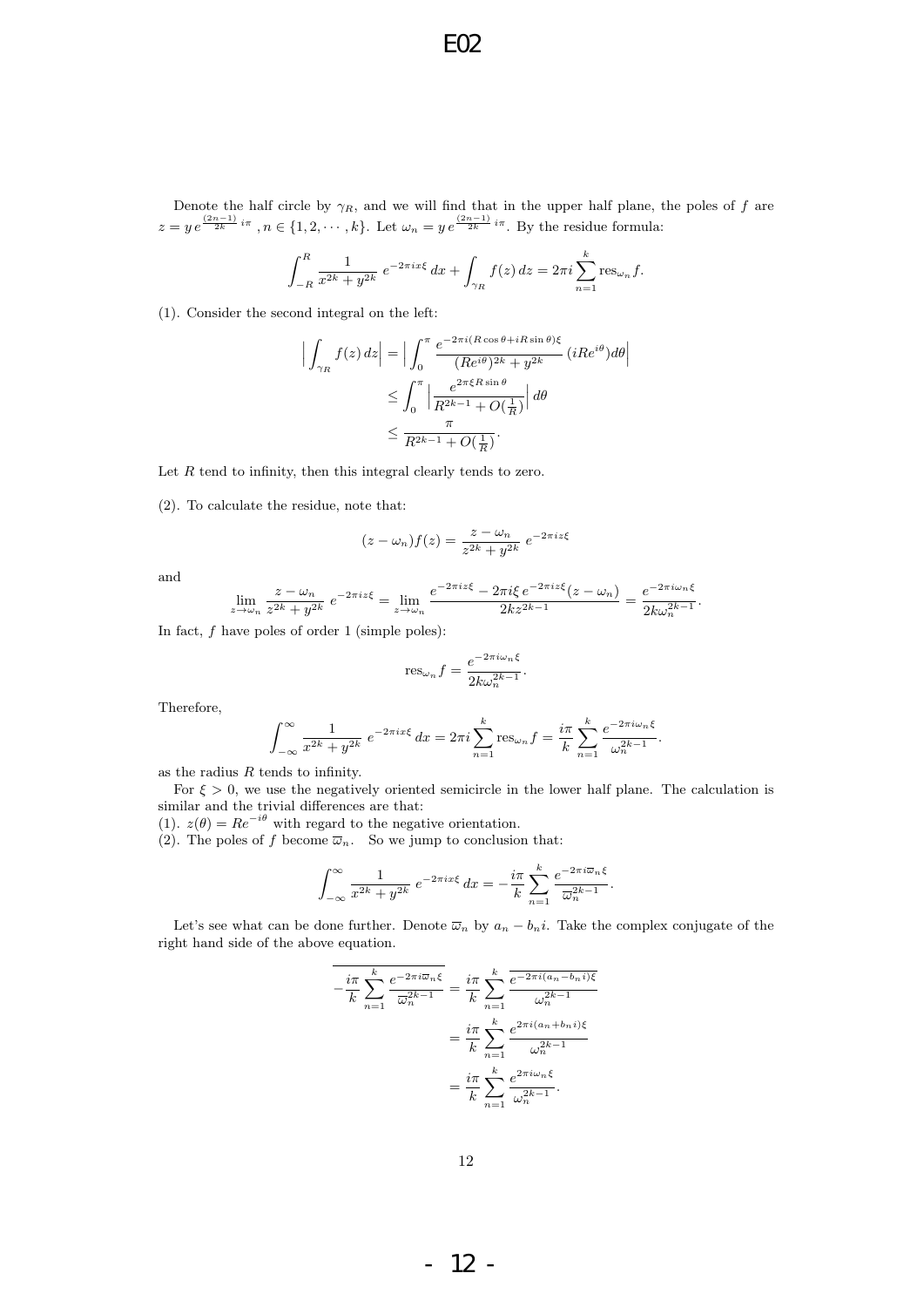And we also known that the Fourier transform of a real function is real. Hence,

$$
-\frac{i\pi}{k}\sum_{n=1}^k\frac{e^{-2\pi i\overline{\omega}_n\xi}}{\overline{\omega}_n^{2k-1}}=\frac{i\pi}{k}\sum_{n=1}^k\frac{e^{2\pi i\omega_n\xi}}{\omega_n^{2k-1}}.
$$

To sum up with,

$$
\int_{-\infty}^{\infty} \frac{1}{x^{2k} + y^{2k}} e^{-2\pi ix\xi} dx = \frac{i\pi}{k} \sum_{n=1}^{k} \frac{e^{2\pi i \omega_n |\xi|}}{\omega_n^{2k-1}} \quad \text{where} \quad \omega_n = y e^{\frac{2n-1}{2k}i\pi}.
$$
 (9)

Indeed, the validity of the above result can also be checked by an elementary way using the Fourier inversion. Let's see how this can be done.

$$
\int_{-\infty}^{\infty} \frac{i\pi}{k} \sum_{n=1}^{k} \frac{e^{2\pi i \omega_n |\xi|}}{\omega_n^{2k-1}} e^{2\pi i x \xi} d\xi = \frac{i\pi}{k} \sum_{n=1}^{k} \left( \int_{0}^{\infty} \frac{e^{2\pi i (x + \omega_n)\xi}}{\omega_n^{2k-1}} d\xi + \int_{-\infty}^{0} \frac{e^{2\pi i (x - \omega_n)\xi}}{\omega_n^{2k-1}} d\xi \right)
$$
  

$$
= \frac{i\pi}{k} \sum_{n=1}^{k} \frac{1}{\omega_n^{2k-1}} \left( \frac{e^{2\pi i (x + \omega_n)\xi}}{2\pi i (x + \omega_n)} \Big|_{0}^{\infty} + \frac{e^{2\pi i (x - \omega_n)\xi}}{2\pi i (x - \omega_n)} \Big|_{-\infty}^{0} \right)
$$
  

$$
= \frac{i\pi}{k} \sum_{n=1}^{k} \frac{1}{\omega_n^{2k-1}} \left( -\frac{1}{2\pi i (x + \omega_n)} + \frac{1}{2\pi i (x - \omega_n)} \right)
$$
  

$$
= \frac{1}{k} \sum_{n=1}^{k} \frac{1}{\omega_n^{2k-2} (x^2 - \omega_n^2)}.
$$

$$
\frac{1}{k} \sum_{n=1}^{k} \frac{1}{\omega_n^{2k-2}(x^2 - \omega_n^2)} = \frac{1}{k} \sum_{n=1}^{k} \frac{1}{\omega_n^{2k-2}x^2 - \omega_n^{2k}}
$$
\n
$$
= \frac{1}{k} \sum_{n=1}^{k} \frac{1}{x^2 e^{\frac{(k-1)(2n-1)}{k}i\pi} y^{2k-2} - e^{(2n-1)i\pi} y^{2k}}
$$
\n
$$
= \frac{1}{ky^{2k-2}} \sum_{n=1}^{k} \frac{1}{y^2 - x^2 e^{\frac{1-2n}{k}i\pi}}
$$
\n
$$
= \frac{1}{ky^{2k-2}} \sum_{n=1}^{k} \frac{1}{y^2 - x^2 e^{\frac{2(k-n+1)-1}{k}i\pi}}
$$
\n
$$
= \frac{1}{ky^{2k-2}} \sum_{n=1}^{k} \frac{1}{y^2 - x^2 e^{\frac{2n-1}{k}i\pi}}
$$
\n
$$
= \frac{1}{kx^2 y^{2k-2}} \sum_{n=1}^{k} \frac{1}{\frac{y^2}{x^2} - e^{\frac{2n-1}{k}i\pi}}.
$$

Substitute s for  $\frac{y^2}{2}$  $\frac{y}{x^2}$  in the sum part,

$$
\frac{1}{kx^2y^{2k-2}}\sum_{n=1}^k\frac{1}{s-e^{\frac{2n-1}{k}i\pi}}=\frac{1}{kx^2y^{2k-2}}\frac{\sum_{r=1}^k\prod_{n\neq r}(s-e^{\frac{2n-1}{k}i\pi})}{\prod_{n=1}^k(s-e^{\frac{2n-1}{k}i\pi})}.
$$

Assume

$$
\prod_{n=1}^{k} (s - e^{\frac{2n-1}{k}i\pi}) = A_1 s^{k} + A_2 s^{k-1} + \dots + A_k s + A_{k+1},
$$
  

$$
\sum_{r=1}^{k} \prod_{n \neq r} (s - e^{\frac{2n-1}{k}i\pi}) = B_1 s^{k-1} + B_2 s^{k-2} + \dots + B_{k-1} s + B_k.
$$

- 13 -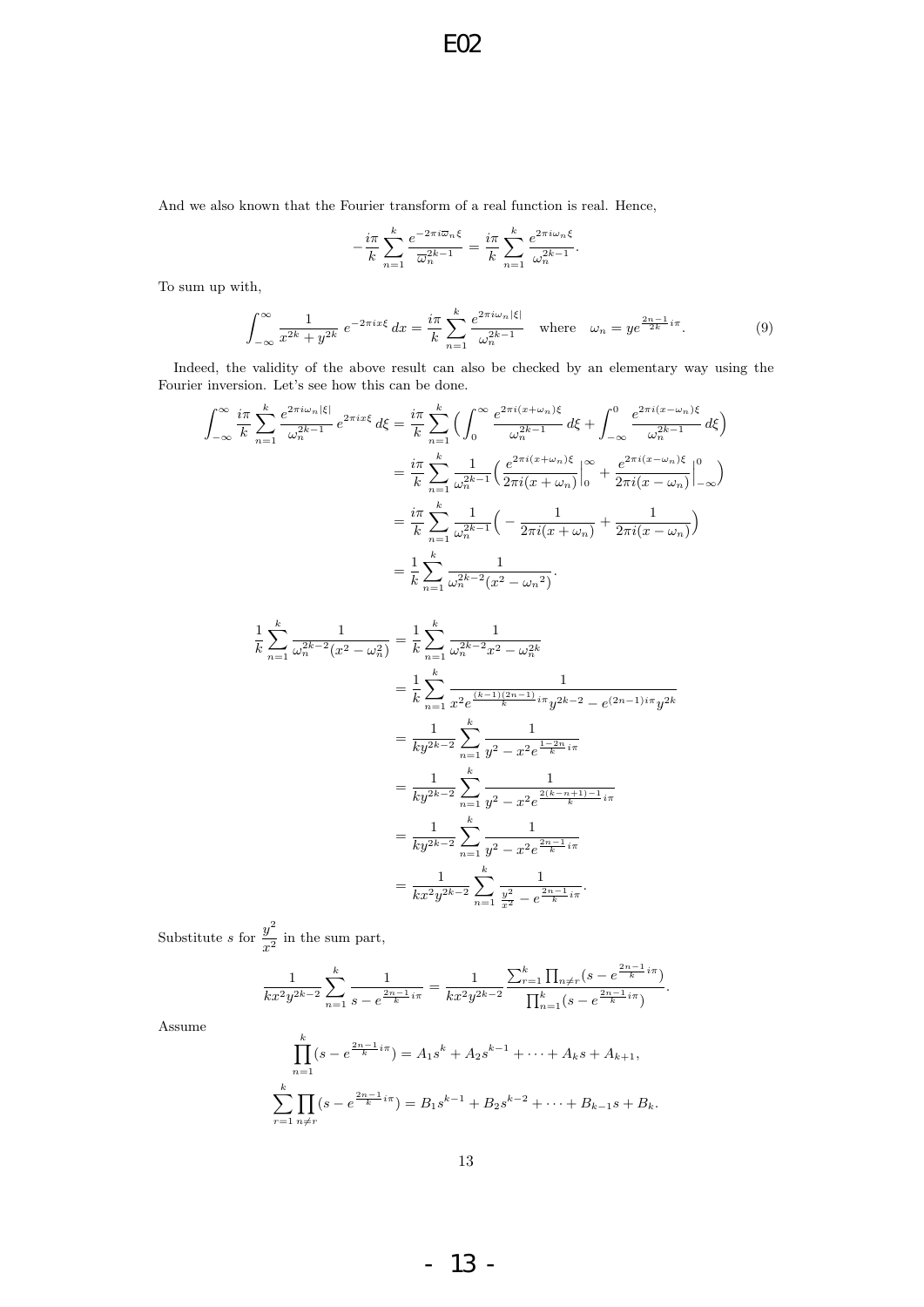A careful observation of their binomial expansions will tell:

$$
B_n = \frac{kC_{k-1}^{n-1}}{C_k^{n-1}} A_n = (k - n + 1)A_n, \qquad n \in \{1, 2, \cdots, k\}.
$$

Also notice that  $e^{\frac{2n-1}{k}i\pi}$  is the root of unity of  $x^k + 1 = 0$ . Hence,

$$
\prod_{n=1}^{k} (s - e^{\frac{2n-1}{k}i\pi}) = A_1 s^{k} + A_2 s^{k-1} + \dots + A_k s + A_{k+1} = s^{k} + 1
$$
  

$$
\Rightarrow \qquad B_1 = k, \qquad B_2 = B_3 = \dots = B_k = 0.
$$

Therefore,

$$
\frac{1}{kx^2y^{2k-2}} \sum_{n=1}^k \frac{1}{s - e^{\frac{2n-1}{k}i\pi}} = \frac{1}{kx^2y^{2k-2}} \frac{\sum_{r=1}^k \prod_{n \neq r} (s - e^{\frac{2n-1}{k}i\pi})}{\prod_{n=1}^k (s - e^{\frac{2n-1}{k}i\pi})}
$$

$$
= \frac{1}{kx^2y^{2k-2}} \frac{ks^{k-1}}{s^k + 1}
$$

$$
= \frac{1}{x^{2k} + y^{2k}}.
$$

Which completes the proof.

Apply the Poisson summation formula to (9). Then,

$$
\sum_{n=-\infty}^{\infty} \frac{1}{n^{2k} + y^{2k}} = \frac{i\pi}{k} \sum_{n=1}^{k} \sum_{r=-\infty}^{\infty} \frac{e^{2\pi i \omega_n |r|}}{\omega_n^{2k-1}}
$$

$$
= \frac{i\pi}{k} \sum_{n=1}^{k} \left( \frac{2}{1 - e^{2\pi i \omega_n}} - 1 \right) \left( \frac{1}{\omega_n^{2k-1}} \right)
$$

$$
= \frac{i\pi}{k} \sum_{n=1}^{k} \frac{1 + e^{2\pi i \omega_n}}{(1 - e^{2\pi i \omega_n}) \omega_n^{2k-1}}.
$$

Therefore,

$$
\sum_{n=1}^{\infty} \frac{1}{n^{2k} + y^{2k}} = \frac{1}{2} \left( \frac{i\pi}{k} \sum_{n=1}^{k} \frac{1 + e^{2\pi i \omega_n}}{(1 - e^{2\pi i \omega_n}) \omega_n^{2k - 1}} - \frac{1}{y^{2k}} \right).
$$
(10)

This is our formula for the type 1 shifted zeta function at even integers.

Indeed, from (9) we may derive that for  $0 \le a < 1$ ,

$$
\int_{-\infty}^{\infty} \frac{e^{-2\pi i a x}}{x^{2k} + y^{2k}} e^{-2\pi i x \xi} dx = \frac{i\pi}{k} \sum_{n=1}^{k} \frac{e^{2\pi i \omega_n |\xi + a|}}{\omega_n^{2k-1}}.
$$

Applying the Poisson summation formula yields

$$
\sum_{m=-\infty}^{\infty} \frac{e^{-2\pi i a m}}{m^{2k} + y^{2k}} = \frac{i\pi}{k} \sum_{n=1}^{k} \sum_{m=-\infty}^{\infty} \frac{e^{2\pi i \omega_n |m+a|}}{\omega_n^{2k-1}} = \frac{i\pi}{k} \sum_{n=1}^{k} \frac{e^{2\pi i \omega_n a} + e^{-2\pi i \omega_n a} e^{2\pi i \omega_n}}{(1 - e^{2\pi i \omega_n}) \omega_n^{2k-1}}.
$$
 (11)

Since the leftmost term equals  $2\sum_{n=1}^{\infty}$  $n=1$  $cos(2\pi a n)$  $\frac{\cos(2\pi a n)}{n^{2k} + y^{2k}} + \frac{1}{y^2}$  $\frac{1}{y^{2k}}$ . Setting  $a = 1/q$ , we will obtain a shifted zeta function modulo q.

The value of the type 2 shifted zeta function follows from analytic continuation. However, we want to derive these values directly, which in fact require some more effort. The difficulty lies in the fact that  $g(x) = 1/(x^{2k} - y^{2k})$  is not of moderate decrease, and hence, using Fourier transform

- 14 -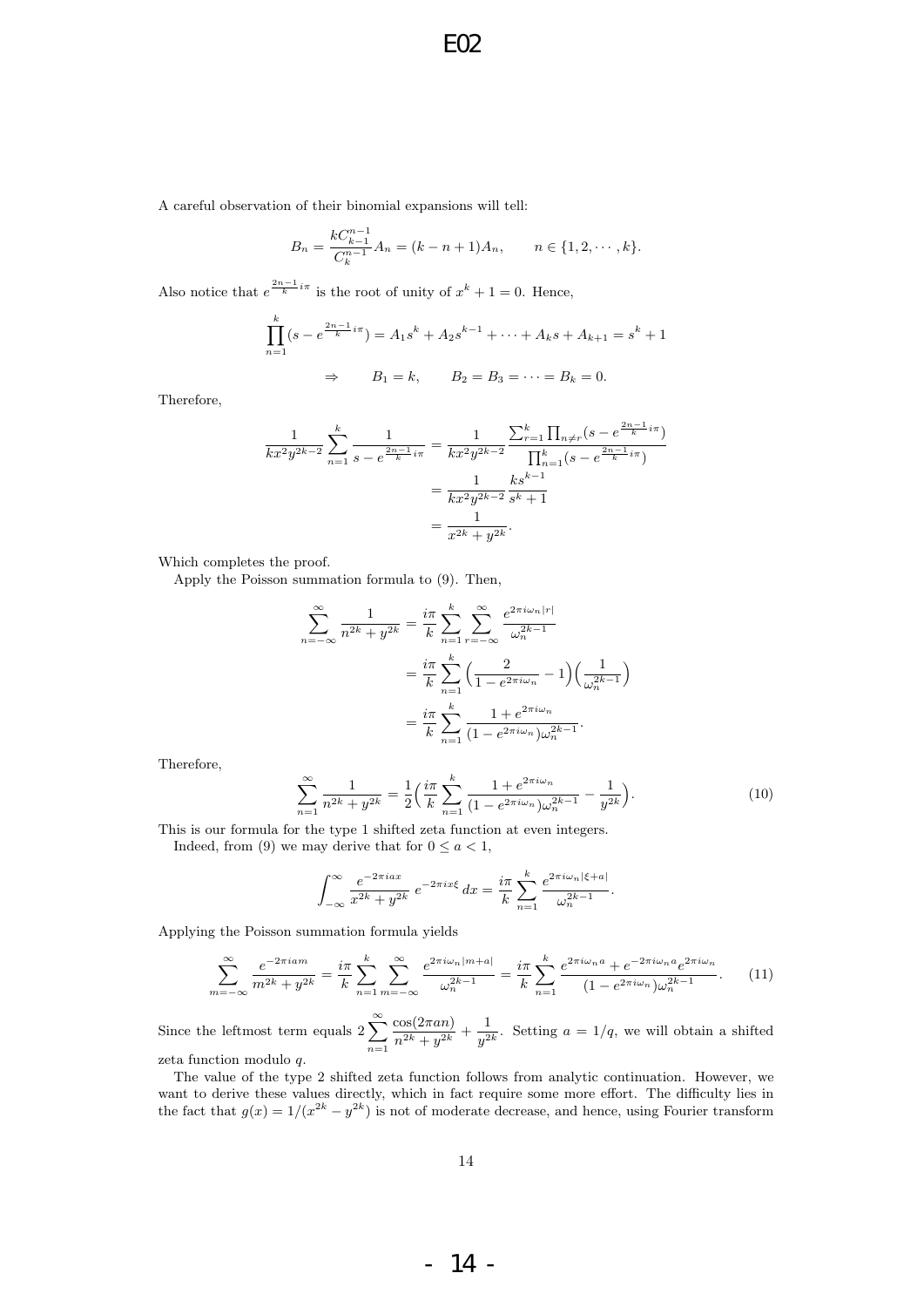and Poisson summation is questionable. However, by applying a few tricks in contour integration, we are able to overcome these problems.



Let  $f(z) = e^{-2\pi i z \xi} / (z^{2k} - y^{2k})$ . For  $\xi < 0$ , integrate this function along the contour in figure 2, which consists of a big semicircle  $\gamma_R$  with radius R, centered at origin; two small semicircles  $\gamma_{\epsilon_1}$ and  $\gamma_{\epsilon_2}$ , with radius  $\epsilon_1$  and  $\epsilon_2$ , centered at  $-y$  and y, respectively; and finally, three line segments along the real axis.

Hence

$$
\Big(\int_{-R}^{-y-\epsilon_1} + \int_{-y+\epsilon_1}^{y-\epsilon_2} + \int_{y+\epsilon_2}^{R} \Big) \frac{e^{-2\pi ix\xi}}{x^{2k} - y^{2k}} dx + \int_{\gamma_{\epsilon_1}} f(z) dz + \int_{\gamma_{\epsilon_2}} f(z) dz + \int_{\gamma_R} f(z) dz = 2\pi i \sum res_{\omega_n} f.
$$

Where  $\omega_n = y e^{\frac{n}{k}i\pi}$ ,  $n \in \{1, 2, \dots, k-1\}$ . The residue can be computed as before. Thus,

$$
2\pi i \sum res_{\omega_n} f = \frac{i\pi}{k} \sum_{n=1}^{k-1} \frac{e^{-2\pi i \omega_n \xi}}{\omega_n^{2k-1}}
$$

.

Also,

$$
\Big|\int_{\gamma_R} f(z) dz\Big| \to 0 \quad \text{as} \quad R \to \infty.
$$

What's new about the contour is the two small semicircles  $\gamma_{\epsilon_1}$  and  $\gamma_{\epsilon_2}$ . First look at the integration alone  $\gamma_{\epsilon_1}$ , which is parametrized by  $z = -y + \epsilon_1 e^{i\theta}$ .

$$
\int_{\gamma_{\epsilon_1}} f(z) dz = \int_{\pi}^0 \frac{e^{-2\pi i (-y + \epsilon_1 e^{i\theta})}}{(-y + \epsilon_1 e^{i\theta})^{2k} - y^{2k}} i\epsilon_1 e^{i\theta} d\theta.
$$

Let  $\epsilon_1$  tends to 0, then the above integral tends to

$$
\lim_{\epsilon_1 \to 0} \int_{\gamma_{\epsilon_1}} f(z) dz = \lim_{\epsilon_1 \to 0} \int_{\pi}^0 \frac{e^{-2\pi i (-y + \epsilon_1 e^{i\theta})}}{(-y + \epsilon_1 e^{i\theta})^{2k} - y^{2k}} i\epsilon_1 e^{i\theta} d\theta
$$

$$
= i \int_{\pi}^0 e^{2\pi i y \xi} \left( \lim_{\epsilon_1 \to 0} \frac{\epsilon_1 e^{i\theta}}{(-y + \epsilon_1 e^{i\theta})^{2k} - y^{2k}} \right) d\theta
$$

$$
= i \int_0^{\pi} \frac{e^{2\pi i y \xi}}{2ky^{2k-1}} d\theta
$$

$$
= \frac{i\pi e^{2\pi i y \xi}}{2ky^{2k-1}}.
$$

We may exchange the limit with the integration since the integrand is bounded and integrable for small  $\epsilon_1$ . Similarly, the integral along  $\gamma_{\epsilon_2}$  tends to  $-\frac{i\pi e^{-2\pi i y\xi}}{2k_2k_1}$  $\frac{2ky^{2k-1}}{2ky^{2k-1}}$ 

- 15 -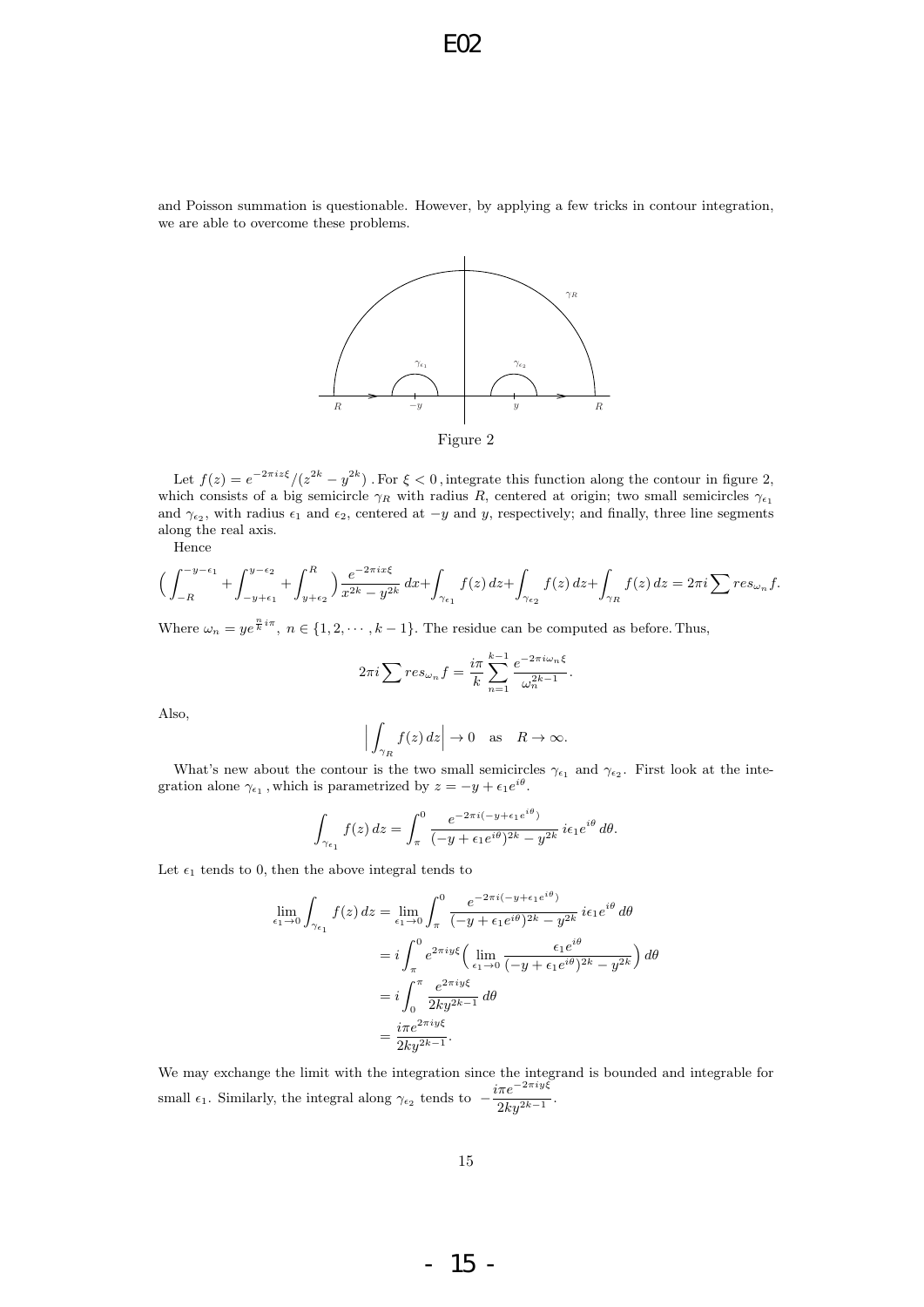Therefore, for  $\xi < 0$ 

$$
\text{PV} \int_{-\infty}^{\infty} \frac{e^{-2\pi ix\xi}}{x^{2k} - y^{2k}} \, dx = 2\pi i \sum r e s_{\omega_n} f - \left( \int_{\gamma_{\epsilon_1}} f(z) \, dz + \int_{\gamma_{\epsilon_2}} f(z) \, dz + \int_{\gamma_R} f(z) \, dz \right)
$$
\n
$$
= \frac{i\pi}{k} \sum_{n=1}^{k-1} \frac{e^{-2\pi i \omega_n \xi}}{\omega_n^{2k-1}} + \frac{\pi \sin(2\pi y \xi)}{ky^{2k-1}}.
$$

Note that in the above equation, PV stands for Cauchy principal value, and is defined by

$$
\text{PV}\int_{-\infty}^{\infty} \frac{e^{-2\pi ix\xi}}{x^{2k} - y^{2k}} \, dx = \lim_{\substack{\epsilon_1, \epsilon_2 \to 0+ \\ R \to \infty}} \Big( \int_{-R}^{-y - \epsilon_1} + \int_{-y + \epsilon_1}^{y - \epsilon_2} + \int_{y + \epsilon_2}^{R} \Big) \frac{e^{-2\pi ix\xi}}{x^{2k} - y^{2k}} \, dx.
$$

A similar approach for  $\xi > 0$ , except that we use the contour in the lower plane by symmetry, yields that:

$$
PV \int_{-\infty}^{\infty} \frac{e^{-2\pi ix\xi}}{x^{2k} - y^{2k}} dx = -\frac{i\pi}{k} \sum_{n=1}^{k-1} \frac{e^{-2\pi i \overline{\omega}_n \xi}}{\overline{\omega}_n^{2k-1}} - \frac{\pi \sin(2\pi y\xi)}{ky^{2k-1}}.
$$

To sum up, for all  $\xi \in \mathbb{R}$ 

$$
\text{PV}\int_{-\infty}^{\infty} \frac{e^{-2\pi ix\xi}}{x^{2k} - y^{2k}} \, dx = \frac{i\pi}{k} \sum_{n=1}^{k-1} \frac{e^{2\pi i \omega_n |\xi|}}{\omega_n^{2k-1}} - \frac{\pi \sin(2\pi y |\xi|)}{ky^{2k-1}}. \tag{12}
$$

These integrals converge in terms of their Cauchy principal values. But neither could be identified as a 'Fourier transform' because the integrand is not of moderate decrease(they are not even Riemann integrable). Indeed, neither Fourier inversion nor Poisson summation formula holds in this case, which is an evident fact since the sin z function oscillates rapidly when z tends to infinity along the real axis. So our next mission is to find a summation formula that works.

We will use a similar approach to that in the proof of the Poisson summation formula demonstrated in Book [2], page 118 − 119.

Construct a function  $h(z) = 1/((z^{2k} - y^{2k})(e^{2\pi i z} - 1))$ ,  $y \in \mathbb{R}$ . The poles of this function in the complex plane consists of all integers and the zeros of  $z^{2k} - y^{2k}$ . Choose the rectangle contour  $\gamma_N$ shown in figure 3, of length  $2N + 1$  and width 2b.



#### Figure 3

Let b arbitrarily small so that the contour doesn't contain any other zeros of  $z^{2k} - y^{2k}$  beside y and  $-y$ , which are on the real axis. First, let's compute the residue.

1) 
$$
res_n h = \lim_{z \to n} \frac{z - n}{(z^{2k} - y^{2k})(e^{2\pi i z} - 1)} = \frac{1}{2\pi i (n^{2k} - y^{2k})}
$$
  
\n2)  $res_y h = \lim_{z \to y} \frac{z - y}{(z^{2k} - y^{2k})(e^{2\pi i z} - 1)} = \frac{1}{2ky^{2k-1}(e^{2\pi i y} - 1)}$  and  $res_{-y} h = \frac{1}{-2ky^{2k-1}(e^{-2\pi i y} - 1)}$ .  
\nHence,  
\n
$$
\sum_{|n| \le N} \frac{1}{n^{2k} - y^{2k}} + \frac{i\pi}{ky^{2k-1}} \left(\frac{1}{e^{2\pi i y} - 1} - \frac{1}{e^{-2\pi i y} - 1}\right) = \int_{\gamma_N} h(z) dz.
$$

- 16 -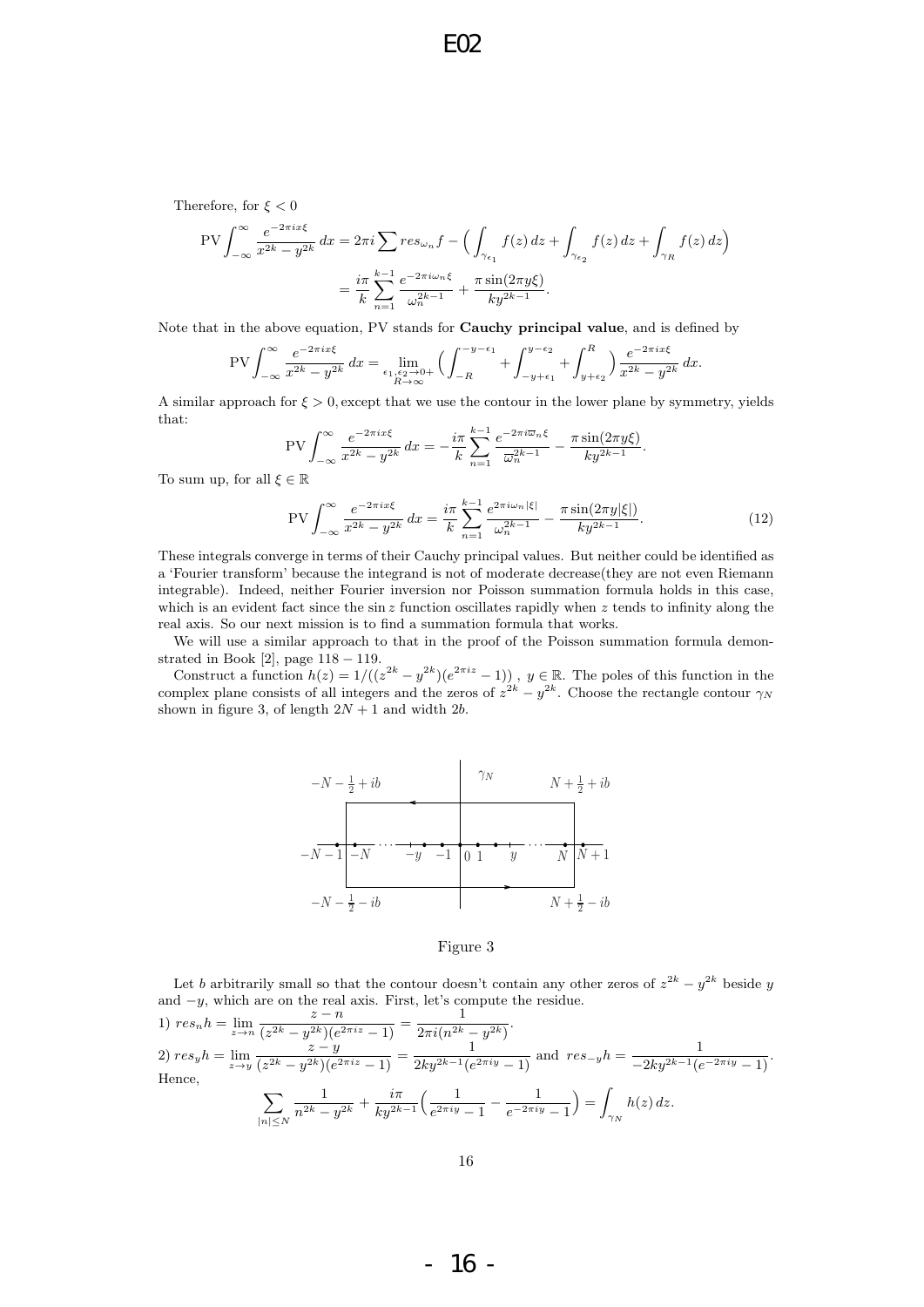Let N tends to infinity, the first sum on the left hand side becomes  $\sum_{n=1}^{\infty}$  $n=-\infty$  $g(n)$ , where  $g(z) =$  $1/(z^{2k}-y^{2k})$ . Consider the integral along the left vertical side,

$$
\Big| \int_{N - \frac{1}{2} + ib}^{N - \frac{1}{2} - ib} h(z) dz \Big| \leq \int_{-b}^{b} \frac{1}{|(-N - \frac{1}{2} - it)^{2k} - y^{2k}| \cdot |e^{2\pi i (-N - \frac{1}{2} - it)}|} dt
$$
  

$$
\leq \int_{-b}^{b} \frac{A}{|(-N - \frac{1}{2} - it)^{2k} - y^{2k}|} dt,
$$

from the fact that  $1/(e^{2\pi i z} - 1)$  is bounded for  $\text{Re}(z) = n + \frac{1}{2}$ . The integral tends to zero as N tends to infinity, so does that along the right side. Therefore,

$$
\sum_{n=-\infty}^{\infty} g(n) + \frac{i\pi}{ky^{2k-1}} \left( \frac{1}{e^{2\pi iy} - 1} - \frac{1}{e^{-2\pi iy} - 1} \right) = \int_{L_1} h(z) dz - \int_{L_2} h(z) dz.
$$
 (13)

Where  $L_1$  and  $L_2$  represent the real line shifted by  $-b$  and b respectively, both oriented from left to right.

Notice that 
$$
h(z) = \frac{g(z)}{e^{2\pi i z} - 1}
$$
. On  $L_1$ , as  $|e^{2\pi i z}| > 1$ ,

$$
\frac{1}{e^{2\pi i z} - 1} = e^{-2\pi i z} \sum_{n=0}^{\infty} e^{-2\pi i n z},
$$

and on  $L_2$ , as  $|e^{2\pi i z}| < 1$ ,

$$
\frac{1}{e^{2\pi i z} - 1} = -\sum_{n=0}^{\infty} e^{2\pi i n z}.
$$

So that

$$
\int_{L_1} h(z) dz - \int_{L_2} h(z) dz = \int_{L_1} g(z) e^{-2\pi i z} \sum_{n=0}^{\infty} e^{-2\pi i n z} dz + \int_{L_2} g(z) \sum_{n=0}^{\infty} e^{2\pi i n z} dz
$$

$$
= \sum_{n=0}^{\infty} \int_{L_1} g(z) e^{-2\pi i (n+1) z} dz + \sum_{n=0}^{\infty} \int_{L_2} g(z) e^{2\pi i n z} dz.
$$
(14)

To simplify the above, we need another observation. Integrate  $f(z) = \frac{e^{-2\pi i z \xi}}{2k}$  $\frac{c}{z^{2k}-y^{2k}}$ ,  $\xi > 0$  over the contour shown below.



Figure 4

- 17 -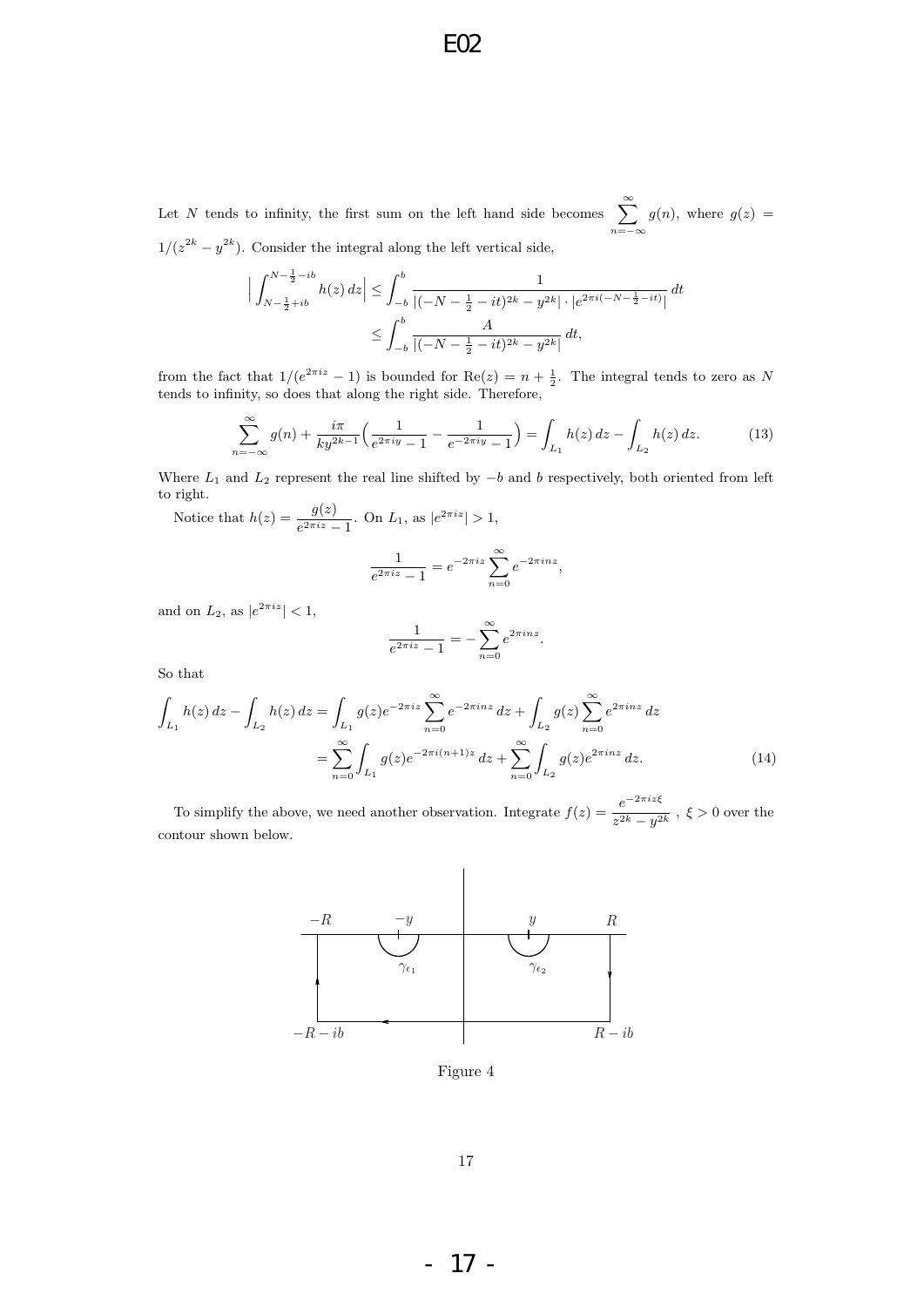The integral over the vertical sides tend to  $0$  as  $R$  tends to infinity. And the integral over the two semicircles sum up to  $\pi \sin(2\pi y \xi)/ky^{2k-1}$  as  $\epsilon_1$  and  $\epsilon_2$  tend to 0. So we conclude that

$$
\int_{L_1} f(z) dz = \text{PV} \int_{-\infty}^{\infty} f(x) dx + \frac{\pi \sin(2\pi y \xi)}{ky^{2k-1}}.
$$

For  $\xi < 0$ , integrate along the rectangle in the upper half plane by symmetry and we yield:

$$
\int_{L_2} f(z) dz = \text{PV} \int_{-\infty}^{\infty} f(x) dx - \frac{\pi \sin(2\pi y \xi)}{ky^{2k-1}}.
$$

Combining this with (12) and (14), we find that the unpleasant 'sine's are cancelled.

$$
\int_{L_1} h(z) dz - \int_{L_2} h(z) dz = \sum_{n=0}^{\infty} \int_{L_1} g(z) e^{-2\pi i (n+1)z} dz + \sum_{n=0}^{\infty} \int_{L_2} g(z) e^{2\pi i n z} dz
$$
\n
$$
= \sum_{n=0}^{\infty} \left( \text{PV} \int_{-\infty}^{\infty} g(x) e^{-2\pi i (n+1)z} dx + \frac{\pi \sin(2\pi y(n+1))}{ky^{2k-1}} \right)
$$
\n
$$
+ \sum_{n=0}^{\infty} \left( \text{PV} \int_{-\infty}^{\infty} g(x) e^{2\pi i n x} dx - \frac{\pi \sin(2\pi y(-n))}{ky^{2k-1}} \right)
$$
\n
$$
= \sum_{n=0}^{\infty} \left( \frac{i\pi}{k} \sum_{m=1}^{k-1} \frac{e^{2\pi i \omega_m (n+1)}}{\omega_m^{2k-1}} - \frac{\pi \sin(2\pi y(n+1))}{ky^{2k-1}} + \frac{\pi \sin(2\pi y(n+1))}{ky^{2k-1}} \right)
$$
\n
$$
+ \sum_{n=0}^{\infty} \left( \frac{i\pi}{k} \sum_{m=1}^{k-1} \frac{e^{2\pi i \omega_m n}}{\omega_m^{2k-1}} - \frac{\pi \sin(2\pi y(n)}{ky^{2k-1}} - \frac{\pi \sin(2\pi y(-n))}{ky^{2k-1}} \right)
$$
\n
$$
= \frac{i\pi}{k} \sum_{m=1}^{k-1} \frac{2 \sum_{n=0}^{\infty} e^{2\pi i \omega_m n} - 1}{\omega_m^{2k-1}}
$$
\n
$$
= \frac{i\pi}{k} \sum_{n=1}^{k-1} \frac{1 + e^{2\pi i \omega_n}}{(1 - e^{2\pi i \omega_n}) \omega_n^{2k-1}}.
$$

By (13),

$$
\sum_{n=-\infty}^{\infty} g(n) + \frac{i\pi}{ky^{2k-1}} \left( \frac{1}{e^{2\pi iy} - 1} - \frac{1}{e^{-2\pi iy} - 1} \right) = \frac{i\pi}{k} \sum_{n=1}^{k-1} \frac{1 + e^{2\pi i \omega_n}}{(1 - e^{2\pi i \omega_n}) \omega_n^{2k-1}}.
$$
(15)

But

$$
\frac{i\pi}{ky^{2k-1}}\left(\frac{1}{e^{2\pi iy}-1}-\frac{1}{e^{-2\pi iy}-1}\right) = \frac{\pi}{ky^{2k-1}} \cdot \cot(\pi y)
$$

$$
= -\frac{i\pi}{k} \cdot \frac{1+e^{2\pi i(-y)}}{(1-e^{2\pi i(-y)})(-y)^{2k-1}}.
$$

Hence we may conclude that

$$
\sum_{n=-\infty}^{\infty} g(n) = \frac{i\pi}{k} \sum_{n=1}^{k} \frac{1 + e^{2\pi i \omega_n}}{(1 - e^{2\pi i \omega_n}) \omega_n^{2k-1}},
$$

where  $\omega_n = y e^{\frac{n}{k}i\pi}$ . If we plug in  $y = y e^{\frac{i\pi}{2k}}$ , the above formula clearly agrees with the formula of  $\zeta_y(2k)$ ,

$$
\sum_{n=-\infty}^{\infty} \frac{1}{n^{2k} + y^{2k}} = \frac{i\pi}{k} \sum_{n=1}^{k} \frac{1 + e^{2\pi i \omega_n}}{(1 - e^{2\pi i \omega_n}) \omega_n^{2k-1}},
$$

where  $\omega_n = ye^{\frac{2n-1}{2k}i\pi}$ .

- 18 -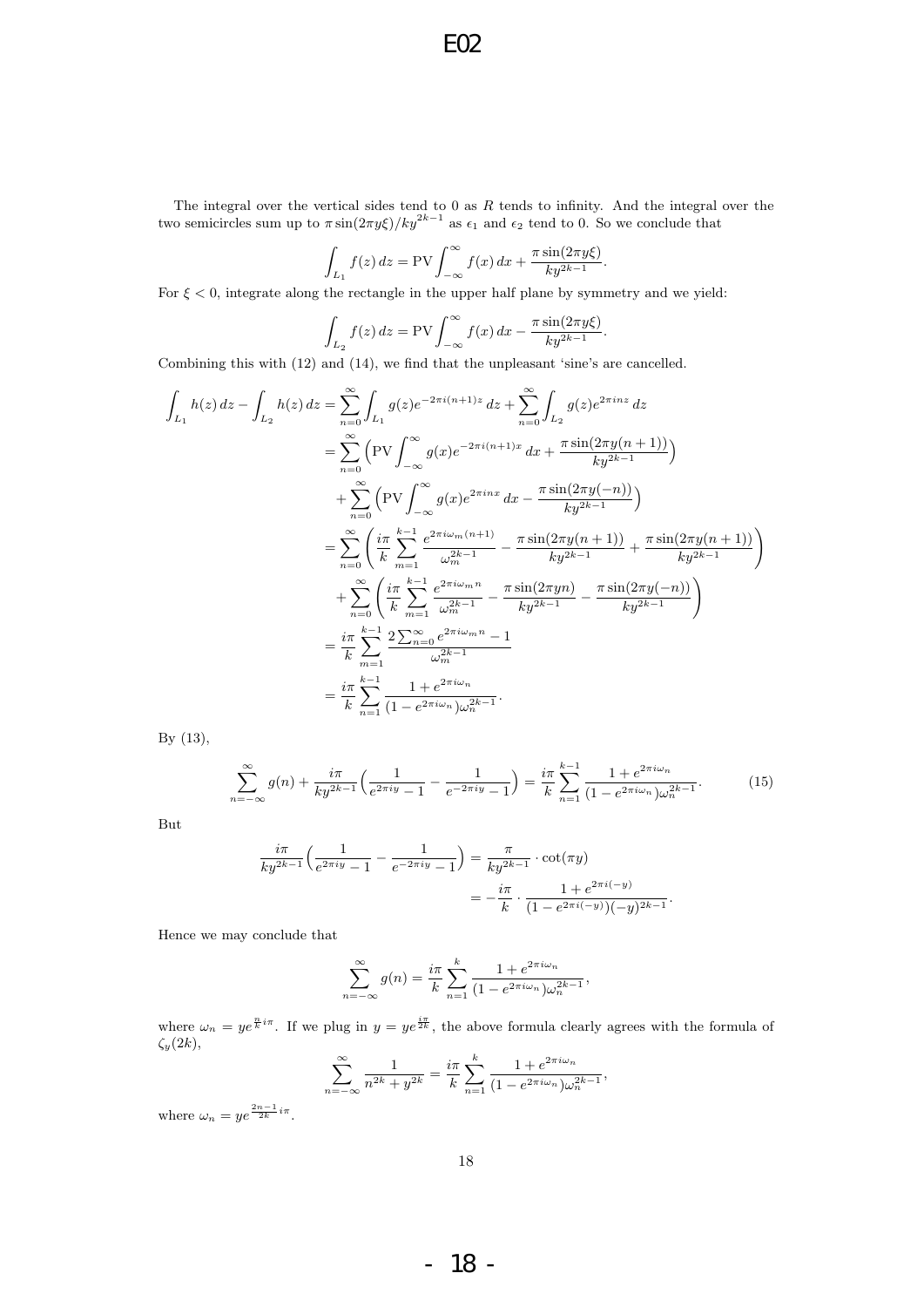# 4 A summation formula for functions in R

We define  $R$  to be the set of rational functions

$$
R(z) = \frac{P(z)}{Q(z)},
$$

where P and Q are polynomials with no common zeros such that  $(Degree Q) \geq ((Degree P) + 2,$ and Q's zeros are all distinct. Obviously,

$$
g(z)=\frac{1}{z^{2k}-y^{2k}}\in\mathcal{R}.
$$

In this section, we seek a general summation formula for  $R(z) \in \mathcal{R}$ . Such formula can be obtained through a similar argument in the previous section. However, we now present a simpler alternative.



Figure 5

For  $R \in \mathcal{R}$ , construct a function  $g(z) = R(z)/(e^{2\pi i z} - e^{2\pi i x})$  where  $0 \leq x < 1$  is a real number such that  $R(z)$  has no pole of the form  $n + x$ ,  $n \in \mathbb{Z}$ .

Integrate  $g(z)$  along the positive big circle  $\gamma_R$ . Choose an R so large that the contour contains all zeros of  $Q(\text{recall that } R(z) = P(z)/Q(z))$  and does not pass through any point of  $\{n + x : n \in \mathbb{R}\}$  $\mathbb{Z}$ . Note that the poles of g in the complex plane are  $\{n + x : n \in \mathbb{Z}\}\$  and the zeros of  $Q(z)$ . (1). The residue of g at  $\{n + x : n \in \mathbb{Z}\}\)$  is:

$$
res_{(n+x)}g = \lim_{z \to (n+x)} \frac{(z - (n+x))R(z)}{e^{2\pi i z} - e^{2\pi i x}} = \frac{R(n+x)}{2\pi i e^{2\pi i x}}.
$$

(2). The residue of  $g$  at  $Q$ 's zeros is:

$$
res_{\zeta}g = \lim_{z \to \zeta} \frac{P(z)(z - \zeta)}{Q(z)(e^{2\pi i z} - e^{2\pi i x})} = \frac{P(\zeta)}{Q'(\zeta)(e^{2\pi i \zeta} - e^{2\pi i x})}.
$$

- 19 -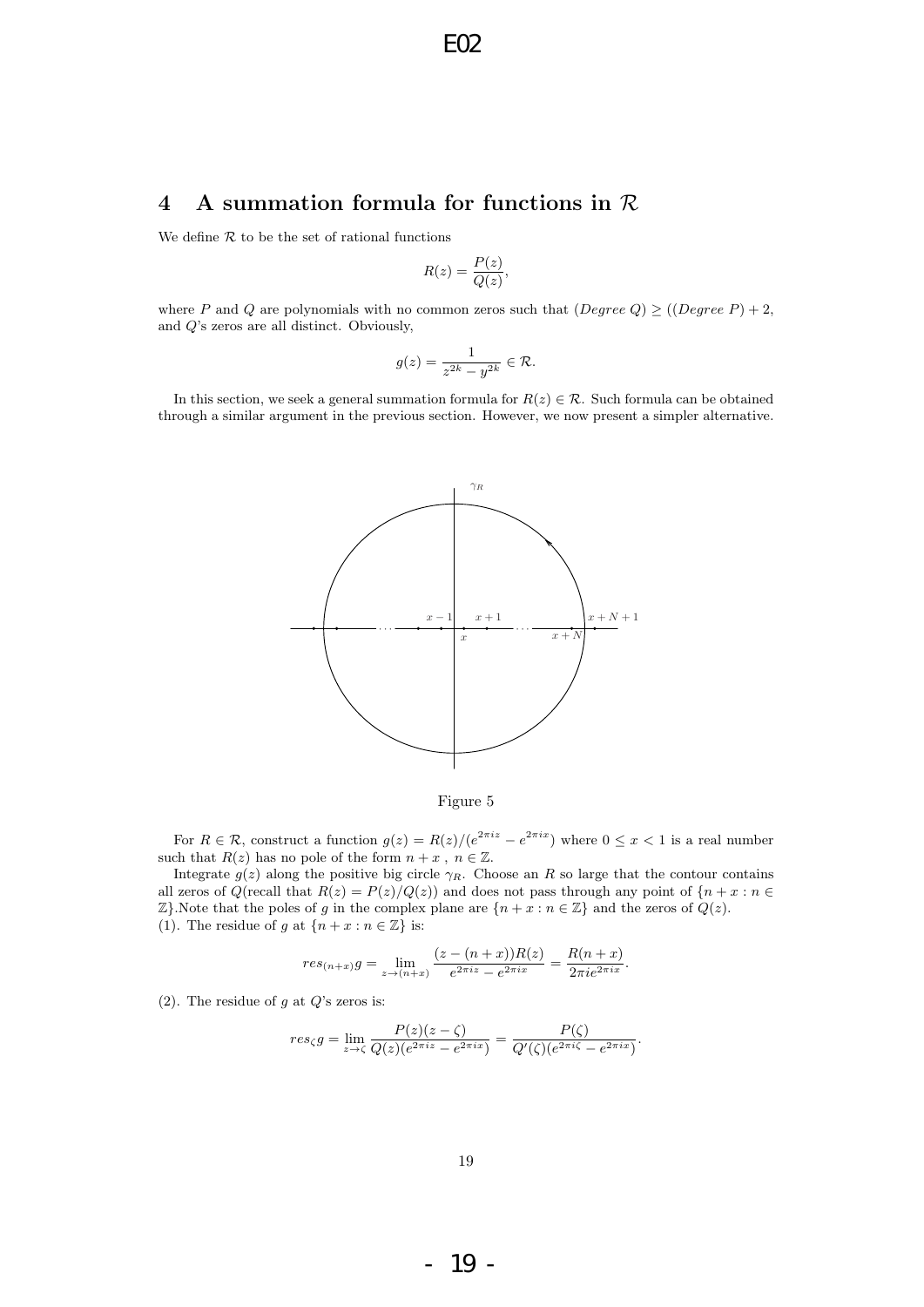(3). Also, by analogue to the previous cases that

$$
\left| \int_{\gamma_R} g(z) dz \right| \le c_1 \int_{\gamma_R} \left| \frac{P(z)}{Q(z)} \right| dz
$$
  

$$
\le c_2 \int_0^{2\pi} \left| \frac{1}{R^2} R \right| d\theta
$$
  

$$
\to 0 \quad \text{as} \quad R \to \infty.
$$

Hence, by the residue formula:

$$
\sum_{|n+x|\leq R}\frac{P(n+x)}{Q(n+x)e^{2\pi ix}}=\int_{\gamma_R}g(z)\,dz-2\pi i\sum_{\zeta}\frac{P(\zeta)}{Q'(\zeta)(e^{2\pi i\zeta}-e^{2\pi ix})}.
$$

The right hand sum is taken over all zeros of  $Q$ , denoted by  $\zeta$ . Let R tend to infinity,

$$
\sum_{n \in \mathbb{Z}} \frac{P(n+x)}{Q(n+x)} = 2\pi i \sum_{\zeta} \frac{P(\zeta)}{Q'(\zeta)(1 - e^{2\pi i(\zeta - x)})}.
$$
(16)

Which is our desired result.

We've seen that to apply this summation formula to some function in  $R$ , it's not even necessary to compute its Fourier transform. This convenience was facilitated by the use of an auxiliary function whose poles are some(infinite) equidistant points on the real axis.

#### Translation and dilation

By this, we mean the sum of the form:

$$
\sum_{n\in\mathbb{Z}}\frac{P(\delta n+x)}{Q(\delta n+x)}, \quad \text{for } \delta, x \in \mathbb{C}.
$$

In fact, we simply use the auxiliary function

$$
g(z) = \frac{1}{e^{\frac{2\pi iz}{\delta}} - e^{\frac{2\pi iz}{\delta}}}, \text{ for } \delta, x \in \mathbb{C}.
$$

and integrate

$$
f(z) = \frac{P(z)}{Q(z)(e^{\frac{2\pi iz}{\delta}} - e^{\frac{2\pi iz}{\delta}})}
$$

along the previous contour. A similar manipulation yields

$$
\sum_{n\in\mathbb{Z}}\frac{P(\delta n+x)}{Q(\delta n+x)}=\frac{2\pi i}{\delta}\sum_{\zeta}\frac{P(\zeta)}{Q'(\zeta)(1-e^{\frac{2\pi i(\zeta-x)}{\delta})}}.\tag{17}
$$

The sum on the right is taken over all zeros of  $Q(z)$ , denoted by  $\zeta$ , which we assume is not of the form  $\delta n + x$ .

#### Transformations with respect to polynomials

Here we examine a more general summation:

$$
\sum_{n \in \mathbb{Z}} \frac{P(F(n))}{Q(F(n))}
$$
, where *F* is a polynomial.

The proceedings are very straightforward, though. Let  $f(z) = \frac{P(F(z))}{Q(F(z))(e^{2\pi i z} - 1)}$ . Since F tends to infinity with  $|z|$  at least as fast as  $G(z) = z$ ,

$$
\Big|\int_{\gamma_R}f(z)\,dz\Big|\to 0\quad\text{as}\ \ R\to\infty.
$$

- 20 -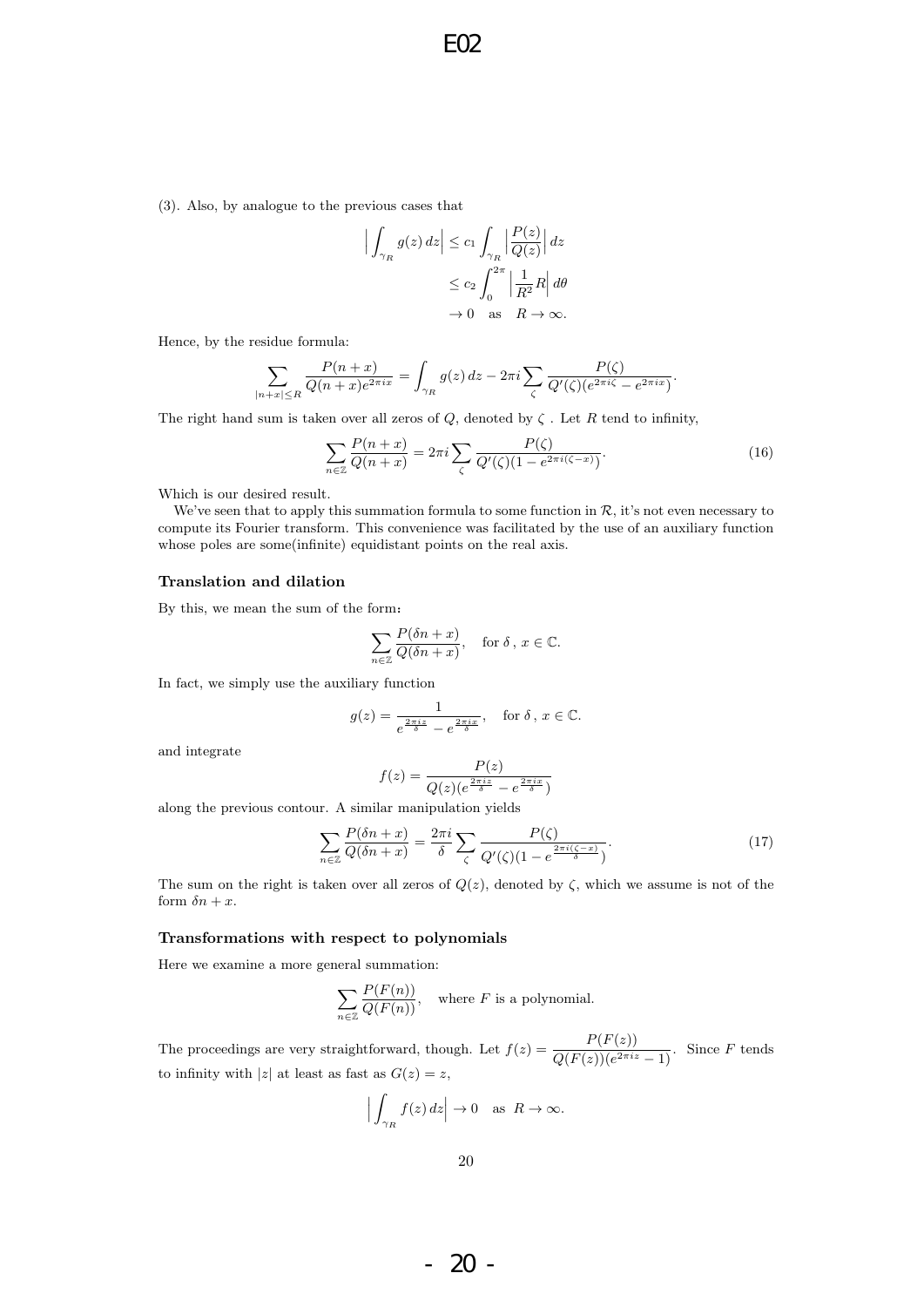And by some simple computation on its residues, we find

$$
\sum_{n\in\mathbb{Z}}\frac{P(F(n))}{Q(F(n))} = 2\pi i \sum_{\omega}\frac{P(F(\omega))}{F'(\omega)Q'(F(\omega))(1 - e^{2\pi i\omega})}.
$$
\n(18)

 $\{\omega\}$  denotes the sets of points such that  $F(\omega) = \zeta$ , where  $\{\zeta\}$  are the zeros of Q. We should also assume that  $F'(\omega) \neq 0$ . In fact, the translation and dilation is a special case of such transformation, where we've let  $F(z) = \delta z + x$ .

#### Summation modulo  $q$

The identity  $(11)$ , which is an example of the shifted zeta function modulo q reminded us with a simple question: given a sequence  ${a_n}_{n=-\infty}^{\infty}$  such that  $a_m = a_n$  if  $m \equiv n \pmod{q}$ , is there a formula for  $\sum_{n=0}^{\infty}$ 

formula for 
$$
\sum_{n=1}^{\infty} a_n P(n)/Q(n)
$$
?

We say a sequence  ${a_n}_{n=-\infty}^{\infty}$  to be odd if  $a_{-m}=-a_m$  for  $m \in \mathbb{Z}$ , and it's even if  $a_{-m}=a_m$ . The answer is, there is a formula if the sequence  $\{a_n\}_{n=-\infty}^{\infty}$  and the function  $P(z)/Q(z)$  are both odd or even. In fact, if both the sequence and the function are odd or even, then we have (if assume  $Q(0)$  is nonzero.)

$$
\sum_{n=1}^{\infty} \frac{a_n P(n)}{Q(n)} = \frac{1}{2} \Big( \sum_{n=-\infty}^{\infty} \frac{a_n P(n)}{Q(n)} - \frac{a_0 P(0)}{Q(0)} \Big).
$$

Then,we have

$$
\sum_{n=-\infty}^{\infty} \frac{a_n P(n)}{Q(n)} = \sum_{i=1}^{q} \sum_{n=-\infty}^{\infty} \frac{a_i P(qn+i)}{Q(qn+i)},
$$
\n(19)

which could be summed using the translation and dilation formula (17).

# 5 Two special summations in the complex plane

This section provides some insight into the applications of the results we have obtained, i.e., the translation and dilation formula and the idea of auxiliary function.

#### 5.1 Gradation

The title 'gradation' is not an intimidating mathematics terminology but merely a literal description of the pattern of the set of points:

$$
\Lambda_1 = \{ni\pi + \log m : n \in \mathbb{Z}, m \in \mathbb{N}^*\}.
$$



- 21 -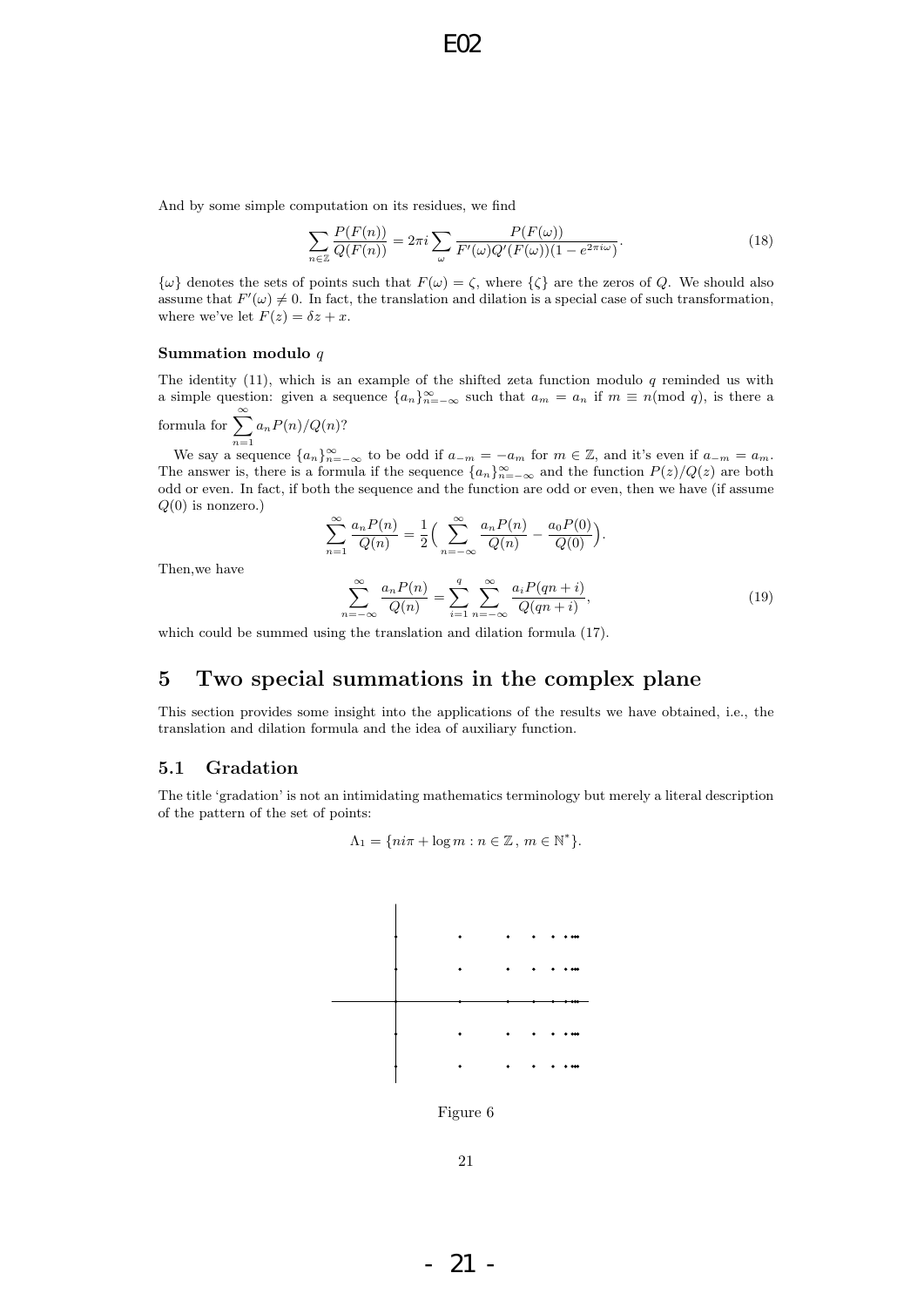In fact,  $\Lambda_1$  is the set of points z such that  $e^z$  is an integer. A figure of this lattice is given above and, hence its name.

Now, we are going to seek a formula for the sum

$$
\sum_{z \in \Lambda_1} \frac{P(z)}{Q(z)} e^{-cz}, \quad \text{where } c \text{ is an integer } \ge 1 \text{ and } \frac{P(z)}{Q(z)} \in \mathcal{R}.
$$

We restrict the order of summation to first vertically, then horizontally; this is important since the series itself doesn't converge absolutely. First we shall see that

$$
\sum_{z \in \Lambda_1} \frac{P(z)}{Q(z)} e^{-cz} = \sum_{n \in \mathbb{Z}, m \in \mathbb{N}^*} \frac{P(i\pi n + \log m)}{Q(i\pi n + \log m)} \cdot \frac{(-1)^{cn}}{m^c}
$$

$$
= \sum_{m=1}^{\infty} \frac{1}{m^c} \sum_{n=-\infty}^{\infty} \frac{(-1)^{cn} P(i\pi n + \log m)}{Q(i\pi n + \log m)}.
$$

Then, we separate two cases in terms of the parity of c. 1. If c is even, then  $(-1)^{cn} = 1$ . Hence

$$
\sum_{z \in \Lambda_1} \frac{P(z)}{Q(z)} e^{-cz} = \sum_{m=1}^{\infty} \frac{1}{m^c} \sum_{n=-\infty}^{\infty} \frac{P(i\pi n + \log m)}{Q(i\pi n + \log m)}
$$
  

$$
= \sum_{m=1}^{\infty} \frac{1}{m^c} \cdot \frac{2i\pi}{i\pi} \sum_{\omega} \frac{P(\omega)}{Q'(\omega)(1 - e^{\frac{2i\pi(\omega - \log m)}{i\pi}})}
$$
  

$$
= 2 \sum_{m=1}^{\infty} \frac{1}{m^c} \sum_{\omega} \frac{P(\omega)}{Q'(\omega)(1 - \frac{e^{2\omega}}{m^2})}
$$
  

$$
= 2 \sum_{\omega} \frac{P(\omega)}{Q'(\omega)} \sum_{m=1}^{\infty} \frac{1}{m^c - e^{2\omega}m^{c-2}}.
$$

where we have applied the translation and dilation formula, and  $\{\omega\}$  denotes the zeros of Q. (1). If  $c = 2$ , we find the sum is simply  $2\sum$ ω  $P(\omega)\zeta_{e^{\omega}}^-(2)$  $\frac{\omega_{\xi_e}(\omega)}{Q'(\omega)}$ . Recall that  $\zeta_t$ <sup>-</sup>(2) is the type two shifted zeta function.

(2). If  $c > 2$ , let's first consider the sum  $\sum_{n=1}^{\infty}$  $m=1$ 1  $\frac{1}{m^c - e^{2\omega}m^{c-2}}$ .

Let  $f(z) = \frac{1}{(z^c - e^{2\omega}z^{c-2})(e^{2\pi i z} - 1)}$ . Integrate this function over the big circle  $\gamma_R$  as before, but we should be careful with the residue since this time,  $Q(z) = z^c - e^{2\omega} z^{c-2}$  whose zeros are not all simple.

The function f has simple poles at  $z = n, n \in \mathbb{Z} - \{0\}$  with residue

$$
res_{n\neq 0}f = \lim_{z \to n} \frac{(z-n)}{(z^c - e^{2\omega}z^{c-2})(e^{2\pi i z} - 1)} = \frac{1}{2\pi i(n^c - e^{2\omega}n^{c-2})}.
$$

and at  $z = e^{\omega}$  or  $e^{-\omega}$  with residue

$$
res_{e^{\omega}}f = \frac{1}{2e^{(c-1)\omega}(e^{2\pi i e^{\omega}} - 1)} \quad \text{and} \quad res_{-e^{\omega}}f = -\frac{1}{2e^{(c-1)\omega}(e^{-2\pi i e^{\omega}} - 1)}.
$$

It also has a pole at  $z = 0$  of order  $c - 1$  because  $z^c - e^{2\omega} z^{c-2}$  and  $e^{2\pi i z} - 1$  has zero at 0 of order  $c - 2$  and 1 respectively. By the general residue formula,

$$
res_{z=0}f = \lim_{z \to 0} \frac{1}{(c-2)!} \left(\frac{d}{dz}\right)^{c-2} \frac{z}{(z^2 - e^{2\omega})(e^{2\pi i z} - 1)}.
$$

- 22 -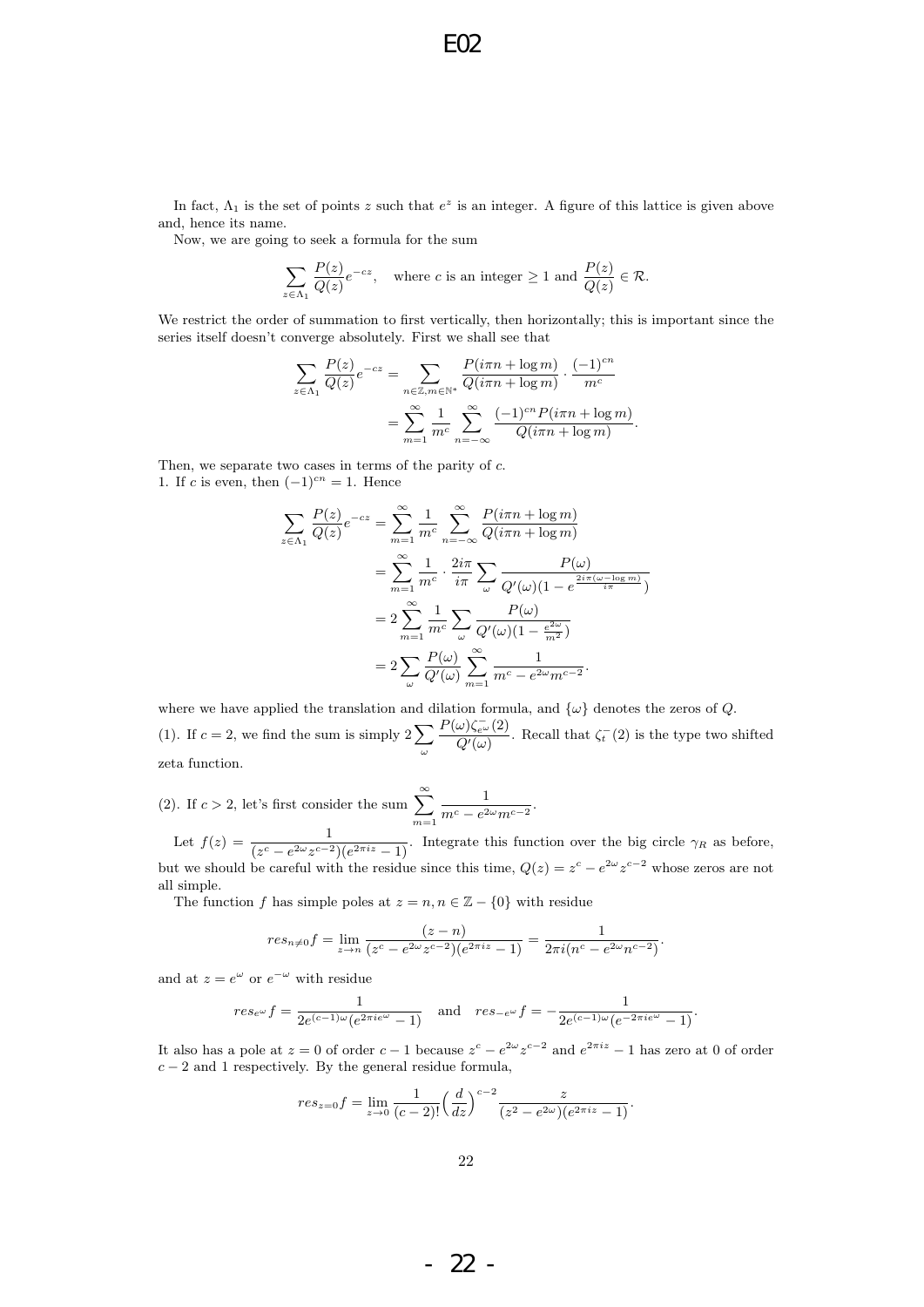However, calculating the  $c - 2$  th derivative could be a lot of work; so we think of simplifying the residue through some other approach. An important tool we will use is the generating function for Bernoulli numbers,

$$
\frac{z}{e^z-1}=\sum_{n=0}^\infty \frac{B_n}{n!}z^n,\quad \text{where }|z|<2\pi.
$$

For z in a neighborhood of zero,

$$
f(z) = \frac{1}{2\pi i} \frac{1}{z^{c+1} - e^{2\omega} z^{c-1}} \frac{2\pi i z}{e^{2\pi i z} - 1}
$$
  
=  $-\frac{1}{2\pi i e^{2\omega}} \frac{1}{(1 - \frac{z^2}{e^{2\omega}}) z^{c-1}} \sum_{n=0}^{\infty} \frac{B_n}{n!} (2\pi i z)^n$   
=  $-\frac{1}{2\pi i e^{2\omega}} \sum_{m=1}^{\infty} \left(\frac{z^2}{e^{2\omega}}\right)^m \sum_{n=0}^{\infty} \frac{(2\pi i)^n B_n}{n!} z^{n-c+1}$   
=  $-\frac{1}{2\pi i e^{2\omega}} \sum_{r=1-c}^{\infty} \sum_{2m+n=r+c-1} \frac{(2\pi i)^n B_n}{n! e^{2m\omega}} z^r.$ 

We've used the Cauchy product of the two series since they converge absolutely. The residue is now equivalent to the coefficient of the term  $r = -1$  multiplies  $-\frac{1}{2}$  $\frac{1}{2\pi i e^{2\omega}}$ , which is

$$
-\sum_{\substack{n=0\\even}}^{c-2}\frac{(2\pi i)^{n-1}B_n}{n!e^{(c-n)\omega}}.
$$

By the residue theorem,

$$
\sum_{n\neq 0} \frac{1}{(n^c - e^{2\omega}n^{c-2})} - \sum_{\substack{n=0 \ \text{even}}}^{c-2} \frac{(2\pi i)^n B_n}{n!e^{(c-n)\omega}} + 2\pi i \left( \frac{1}{2e^{(c-1)\omega}(e^{2\pi i e^{\omega}} - 1)} - \frac{1}{2e^{(c-1)\omega}(e^{-2\pi i e^{\omega}} - 1)} \right) = 0.
$$

Since  $c$  is even, we have

$$
\sum_{m=1}^{\infty} \frac{1}{m^c - e^{2\omega} m^{c-2}} = \frac{1}{2} \sum_{\substack{n=0 \ even}}^{c-2} \frac{(2\pi i)^n B_n}{n! e^{(c-n)\omega}} - \frac{\pi \cot(\pi e^{\omega})}{2e^{(c-1)\omega}}.
$$

Therefore

$$
\sum_{z \in \Lambda_1} \frac{P(z)}{Q(z)} e^{-cz} = \sum_{\omega} \frac{P(\omega)}{Q'(\omega)} \left( \sum_{\substack{n=0 \ vven}}^{\infty} \frac{(2\pi i)^n B_n}{n! e^{(c-n)\omega}} - \frac{\pi \cot(\pi e^{\omega})}{e^{(c-1)\omega}} \right).
$$
(20)

.

2. If c is odd, then  $(-1)^{cn} = (-1)^n$ .

$$
\sum_{z \in \Lambda_1} \frac{P(z)}{Q'(z)} e^{-cz} = \sum_{m=1}^{\infty} \frac{1}{m^c} \sum_{n=-\infty}^{\infty} (-1)^n \frac{P(i\pi n + \log m)}{Q(i\pi n + \log m)}.
$$

We observe that

$$
\sum_{z \in \mathbb{Z}} (-1)^n \frac{P(\delta n + x)}{Q(\delta n + x)} = 2 \sum_{n \in \mathbb{Z}} \frac{P(2\delta n + x)}{Q(2\delta n + x)} - \sum_{n \in \mathbb{Z}} \frac{P(\delta n + x)}{Q(\delta n + x)}
$$

- 23 -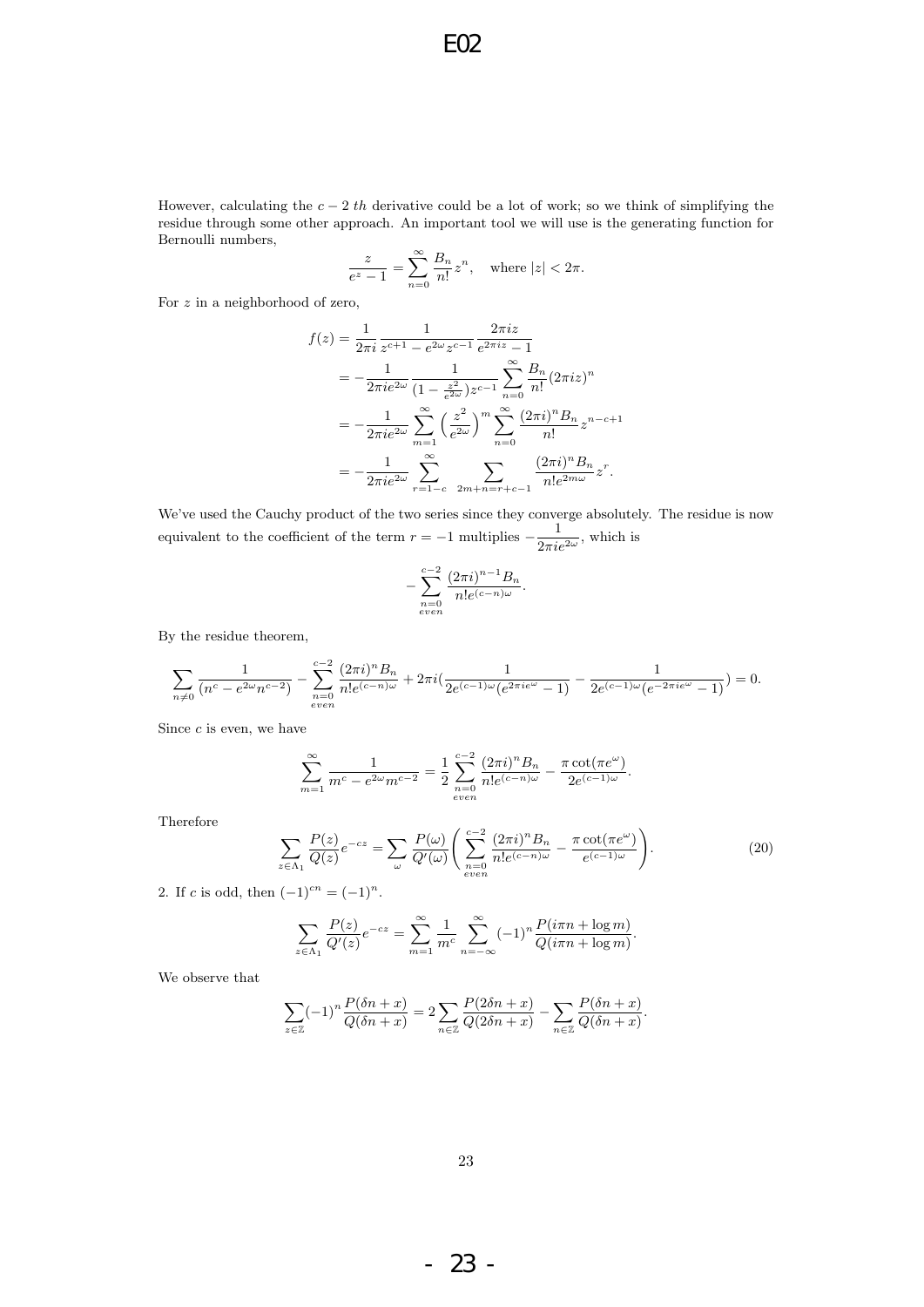Hence,

$$
\sum_{m=1}^{\infty} \frac{1}{m^c} \sum_{n=-\infty}^{\infty} (-1)^n \frac{P(i\pi n + \log m)}{Q(i\pi n + \log m)} = \sum_{m=1}^{\infty} \frac{1}{m^c} \left( 2 \cdot \frac{2i\pi}{2i\pi} \sum_{\omega} \frac{P(\omega)}{Q'(\omega)(1 - e^{\frac{2i\pi(\omega - \log m)}{2i\pi}})}{Q'(\omega)(1 - e^{\frac{2i\pi(\omega - \log m)}{i\pi}})} \right)
$$

$$
= 2 \sum_{m=1}^{\infty} \frac{1}{m^c} \sum_{\omega} \frac{P(\omega)}{Q'(\omega)} \left( \frac{1}{1 - \frac{e^{\omega}}{m}} - \frac{1}{1 - \frac{e^{2\omega}}{m^2}} \right)
$$

$$
= 2 \sum_{\omega} \frac{P(\omega)}{Q'(\omega)} \sum_{m=1}^{\infty} \frac{e^{\omega}}{m^{c-1}(m^2 - e^{2\omega})}.
$$

We find that the result is so similar to the case when  $c$  is even. (1). If  $c = 1$ , then the sum is  $2\sum$  $P(\omega)e^{\omega}\zeta_{e^{\omega}}^{-}(2)$  $\frac{Q'(\omega)}{Q'(\omega)}$ .

ω

 $(2)$ . If  $c > 1$ ,

$$
\sum_{z \in \Lambda_1} \frac{P(z)}{Q(z)} e^{-cz} = \sum_{\omega} \frac{P(\omega)}{Q'(\omega)} \left( \sum_{\substack{n=0 \ \text{even}}}^{c-1} \frac{(2\pi i)^n B_n}{n! e^{(c-n)\omega}} - \frac{\pi \cot(\pi e^{\omega})}{e^{(c-1)\omega}} \right).
$$
(21)

Now, consider the lattice given by:

z∈Λ<sup>2</sup>

$$
\Lambda_2 = \{ n i \pi - \log m : n \in \mathbb{Z}, m \in \mathbb{N}^* \}
$$

which is symmetric to the previous one along the imagery axis. We may proceed the sum  $\sum$  $z\in\Lambda_2$  $P(z)$  $rac{F(z)}{Q(z)}e^{-cz}$ by a similar approach. But an interesting fact is that this sum converges (when first summed in  $n$ ,

then in m) for  $c \geq 0$ . And the lower-bound case as  $c = 0$  is:

$$
\sum_{z \in \Lambda_2} \frac{P(z)}{Q(z)} = \sum_{m=1}^{\infty} \sum_{n=-\infty}^{\infty} \frac{P(i\pi n - \log m)}{Q(i\pi n - \log m)}
$$

$$
= \sum_{m=1}^{\infty} \frac{2i\pi}{i\pi} \sum_{\omega} \frac{P(\omega)}{Q'(\omega)(1 - e^{\frac{2i\pi(\omega + \log m)}{i\pi}})}
$$

$$
= 2 \sum_{m=1}^{\infty} \sum_{\omega} \frac{P(\omega)}{Q'(\omega)(1 - e^{2\omega}m^2)}
$$

$$
= -2 \sum_{\omega} \frac{P(\omega)\zeta_{e^{-\omega}}(2)}{Q'(\omega)e^{2\omega}}.
$$

#### 5.2 Radiation

In this subsection, we will explore a new type of auxiliary function. Consider the set of points given by:

$$
\Lambda_3 = \{ z = e^{\frac{m i \pi}{k}} n^{\frac{1}{k}} : m = 1, 2, \cdots, 2k , n \in \mathbb{N} \},
$$

which are the poles of the function  $g(z) = 1/(e^{2\pi i z^k} - 1)$ ,  $k \in \mathbb{Z}$  and  $k \ge 1$  (we will assume  $k > 1$ later since  $k = 1$  was already discussed in the previous section). The pattern gives the sense of particles illuminating from the origin, but what is unlike a normal radiation, on each ray, points get denser when they are more distant from the center.

- 24 -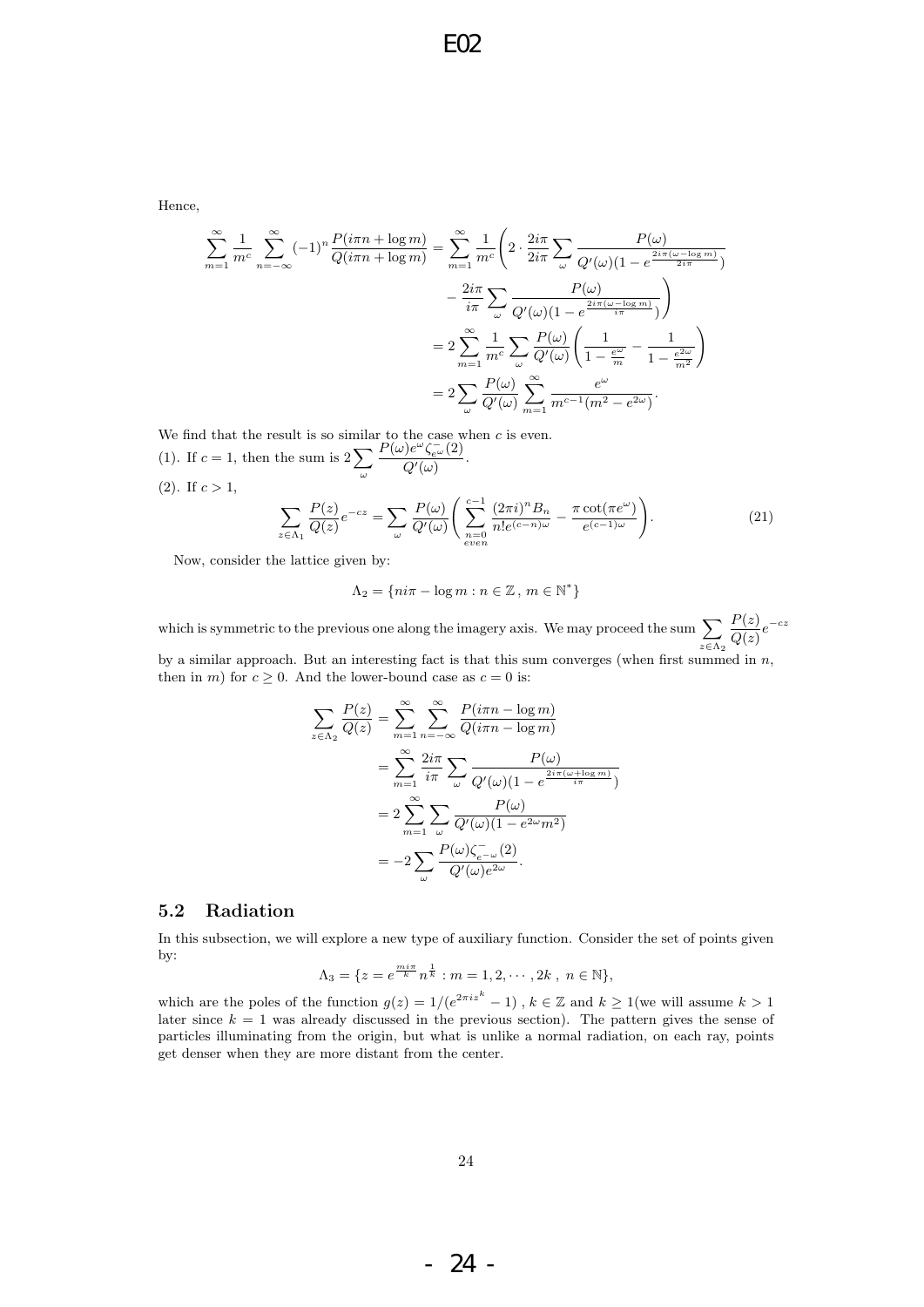

The lattice  $\Lambda_3$  when  $k = 2$ 

#### Figure 7

For  $P(z)/Q(z) \in \mathcal{R}$  whose zeros or poles are not in  $\Lambda_3$ , construct the function  $f(z) = P(z)/[Q(z)(e^{2\pi i z^k} -$ 1)]. Integrate this function along the circle  $\gamma_N$  centered at the origin with radius  $[N^{\frac{1}{k}} + (N+1)^{\frac{1}{k}}]/2$ where N is an integer so large that  $\gamma_N$  contains all the zeros of Q, denoted by  $\{\zeta\}$ . (Here we also assume that Q's zeros do not coincide with those of  $e^{2\pi i z^{k}} - 1$ . Let's first compute the residue of  $f$ .

.

$$
(1) \ \ \operatorname{res}_{\zeta} f = \lim_{z \to \zeta} \frac{P(z)(z - \zeta)}{Q(z)(e^{2\pi i z^k} - 1)} = \frac{P(\zeta)}{Q'(\zeta)(e^{2\pi i \zeta^k} - 1)}.
$$
\n
$$
(2) \ \ \operatorname{res}_{z_0 \in \Lambda_3 - \{0\}} f = \lim_{z \to z_0} \frac{P(z)(z - z_0)}{Q(z)(e^{2\pi i z^k} - 1)} = \frac{1}{2\pi i} \cdot \frac{P(z_0)}{k z_0^{k-1} Q(z_0)}
$$

(3). The pole of f at 0 is of order k as we observe the first derivative of  $e^{2\pi i z^{k}} - 1$ , which is  $2\pi i k z^{k-1} e^{2\pi i z^k}$ , has a zero at 0 of order  $k-1$ . Hence,

$$
res_{z=0}f = \lim_{z \to 0} \frac{1}{(k-1)!} \left(\frac{d}{dz}\right)^{k-1} \frac{P(z)z^k}{Q(z)(e^{2\pi i z^k} - 1)}.
$$

Indeed, we may simplify this result to a much nicer form. First, let's come back to the definition of residue and prove that

$$
res_{z=0}\Big(\frac{P(z)}{Q(z)(e^{2\pi i z^k}-1)}\Big)=\frac{1}{2\pi i}res_{z=0}\Big(\frac{P(z)}{Q(z)z^k}\Big).
$$

Here, we invoke again the Bernoulli numbers given by

$$
\frac{z}{e^z-1}=\sum_{n=0}^\infty \frac{B_n}{n!}z^n,\quad \text{where }|z|<2\pi,
$$

- 25 -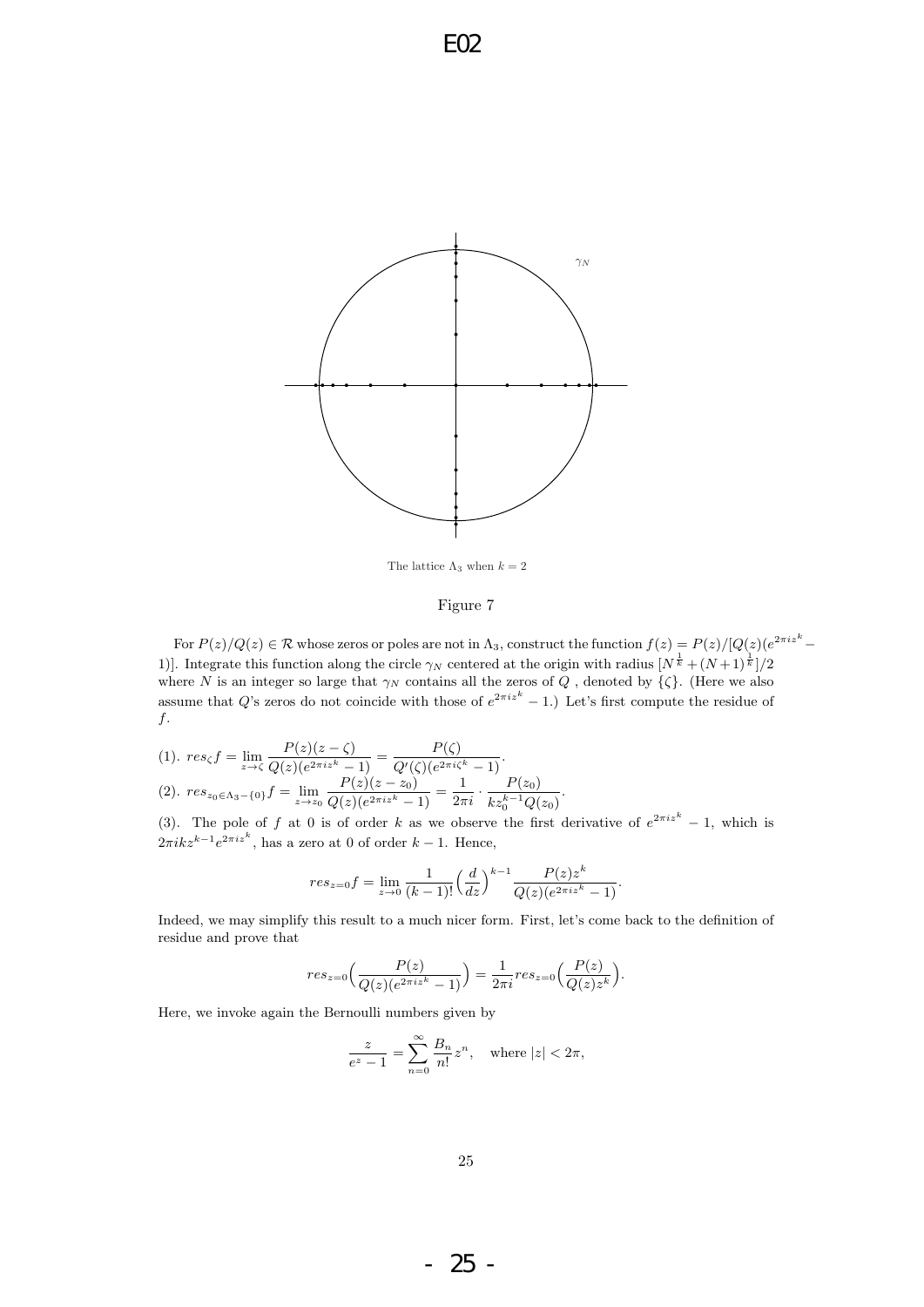and obtain

$$
\frac{P(z)}{Q(z)(e^{2\pi iz^{k}}-1)} = \frac{P(z)}{Q(z)} \sum_{n=0}^{\infty} \frac{B_{n}}{n!} (2\pi iz^{k})^{n-1}
$$

$$
= \frac{P(z)}{Q(z)} \Big( \frac{1}{2\pi iz^{k}} + \sum_{n=1}^{\infty} \frac{(2\pi i)^{n-1} B_{n}}{n!} z^{k(n-1)} \Big)
$$

$$
= \frac{1}{2\pi i} \frac{P(z)}{Q(z)z^{k}} + \frac{P(z)}{Q(z)} \sum_{n=0}^{\infty} \frac{(2\pi i)^{n} B_{n+1}}{(n+1)!} z^{kn}.
$$

Where  $|z|$  < 1 and we've used the fact that  $B_0 = 1$ . Since the last sum denotes a meromorphic function whose poles are non-zero, we may conclude that

$$
res_{z=0}\Big(\frac{P(z)}{Q(z)(e^{2\pi i z^{k}}-1)}\Big)=\frac{1}{2\pi i}res_{z=0}\Big(\frac{P(z)}{Q(z)z^{k}}\Big).
$$

Next, we prove a lemma:

**Lemma 5.1** Let A denote the set of zeros of  $Q(z)$ . Then, for  $z \notin A$ ,

$$
\frac{P(z)}{Q(z)} = \sum_{\zeta \in A} \frac{P(\zeta)}{Q'(\zeta)(z - \zeta)}\tag{22}
$$

.

whenever  $P(z)/Q(z)$  is a proper rational function and Q has distinct zeros.

*Proof.* Let  $f(z) = P(z)/Q(z)(z - x)$ , where x is a complex number not in A. Hence,  $f(z) \in \mathcal{R}$ . Integrate  $f(z)$  along  $\gamma_R$ , the circle centered at the origin with radius R that contains x. Obviously,

$$
\Big|\int_{\gamma_R} f(z) dz\Big| \to 0 \quad \text{as} \quad R \to 0.
$$

Also,  $res_{z=x}f = \frac{P(x)}{Q(x)}$  $\frac{d}{Q(x)}$  by definition, and

$$
res_{z=\zeta} f = \lim_{z \to \zeta} \frac{P(z)(z-\zeta)}{Q(z)(z-x)} = \frac{P(\zeta)}{Q'(\zeta)(\zeta-x)}
$$

Hence,

$$
\frac{P(x)}{Q(x)} = \sum_{\zeta \in A} \frac{P(\zeta)}{Q'(\zeta)(x - \zeta)}
$$

by the residue theorem and our lemma is proved. Therefore,

$$
2\pi i \cdot res_{z=0}f = res_{z=0}\left(\frac{P(z)}{Q(z)z^k}\right)
$$
  
=  $\frac{1}{(k-1)!} \lim_{z \to 0} \left(\frac{d}{dz}\right)^{k-1} \frac{P(z)}{Q(z)}$   
=  $\frac{1}{(k-1)!} \lim_{z \to 0} \left(\frac{d}{dz}\right)^{k-1} \sum_{\zeta} \frac{P(\zeta)}{Q'(\zeta)(z-\zeta)}$   
=  $\frac{1}{(k-1)!} \lim_{z \to 0} \sum_{\zeta} \frac{P(\zeta)}{Q'(\zeta)} (-1)^{k-1} \frac{(k-1)!}{(z-\zeta)^k}$   
=  $-\sum_{\zeta} \frac{P(\zeta)}{Q'(\zeta)\zeta^k}.$ 

- 26 -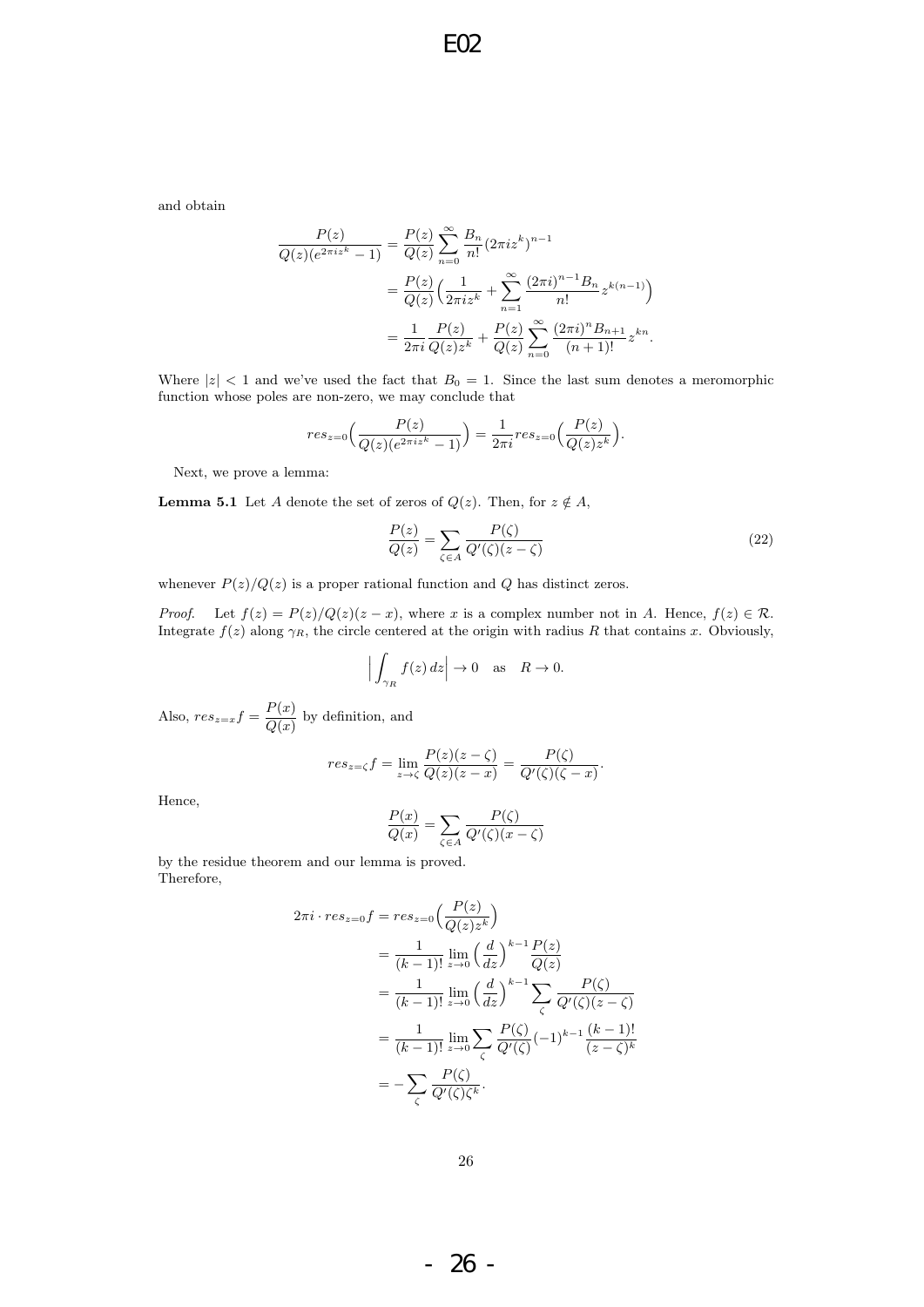Now, we shall move on to the integration over  $\gamma_N$ . Intuitively we would think this integral tends to zero, but the reasoning is a little trickier. Since we find that on each branch, the circle  $\gamma_N$ always goes in between two adjacent poles. Our concern is, as  $N$  tends infinitely large, the distance between adjacent poles becomes infinitely small, and hence the contour gets infinitely close to some poles. So it is necessary to examine the value(or growth, if no value at all) at the intersection of  $\gamma_N$  with each branch. But it suffices to compute the limit of  $g(z)$  at  $z = [N^{\frac{1}{k}} + (N+1)^{\frac{1}{k}}]/2$  as N tends to infinity.

$$
\lim_{N \to \infty} z^{k} = \lim_{N \to \infty} \frac{\sum_{i=1}^{k} C_{k}^{i} \sqrt[N]{N^{i}(N+1)^{k-i}}}{2^{k}}
$$
\n
$$
= \lim_{N \to \infty} \frac{\sum_{i=1}^{k} C_{k}^{i} \sqrt[N]{N^{k} + (k-i)N^{k-1} + O(N^{k-2})}}{2^{k}}
$$
\n
$$
= \lim_{N \to \infty} \frac{\sum_{i=1}^{k} C_{k}^{i} \sqrt[N]{(N + \frac{k-i}{k})^{k} + O(N^{k-2})}}{2^{k}}
$$
\n
$$
= \frac{\sum_{i=1}^{k} C_{k}^{i}(N + 1 - \frac{i}{k})}{2^{k}}
$$
\n
$$
= \frac{(N+1)2^{k} - 2^{k-1}}{2^{k}}
$$
\n
$$
= N + \frac{1}{2}.
$$

where we've used two basic combinatoric identities  $\sum_{k=1}^{k}$  $i=1$  $C_k^i = 2^k$  and  $\frac{i}{k} C_k^i = C_{k-1}^{i-1}$ . Thus,

$$
\lim_{N \to \infty} g(z) = \frac{1}{e^{2\pi i (N + \frac{1}{2})} - 1} = -\frac{1}{2}.
$$

which means that  $g$  is bounded. Now that we may easily conclude that

$$
\Big|\int_{\gamma_N} f(z) dz\Big| = 0 \quad \text{as} \quad N \to \infty.
$$

By the residue theorem,

 $z<sub>0</sub>$ 

$$
\sum_{\epsilon \Lambda_3 - \{0\}} \frac{P(z_0)}{k z_0^{k-1} Q(z_0)} + 2\pi i \sum_{\zeta} \frac{P(\zeta)}{Q'(\zeta)(e^{2\pi i \zeta^k} - 1)} - \sum_{\zeta} \frac{P(\zeta)}{Q'(\zeta) \zeta^k} = 0.
$$

which is equivalent to

$$
\sum_{m=1}^{2k} \sum_{n=1}^{\infty} \frac{P(e^{\frac{m i \pi}{k}} n^{\frac{1}{k}})}{ke^{\frac{(k-1)m\pi}{k}} n^{1-\frac{1}{k}} Q(e^{\frac{m i \pi}{k}} n^{\frac{1}{k}})} = 2\pi i \sum_{\zeta} \frac{P(\zeta)}{Q'(\zeta)(1 - e^{2\pi i \zeta^k})} + \sum_{\zeta} \frac{P(\zeta)}{Q'(\zeta)\zeta^k}.
$$
(23)

This formula enables us to evaluate explicitly a range of infinite series containing non-integral powers without having trouble with the definition of complex powers(i.e. to have a branch cut).

## 6 Extending the summation formula to  $\mathcal{R}^*$

In the previous section, we have encountered several occasions where computing the residue of a higher-order pole is required; they are solved with the help of Bernoulli numbers. In light of those results, we extend our summation formula in 4.3 to functions with arbitrary poles.

Let  $\mathcal{R}^*$  denotes the set of rational function with real coefficients

$$
R(z) = \frac{P(z)}{Q(z)}, \quad z \in \mathbb{C}
$$

- 27 -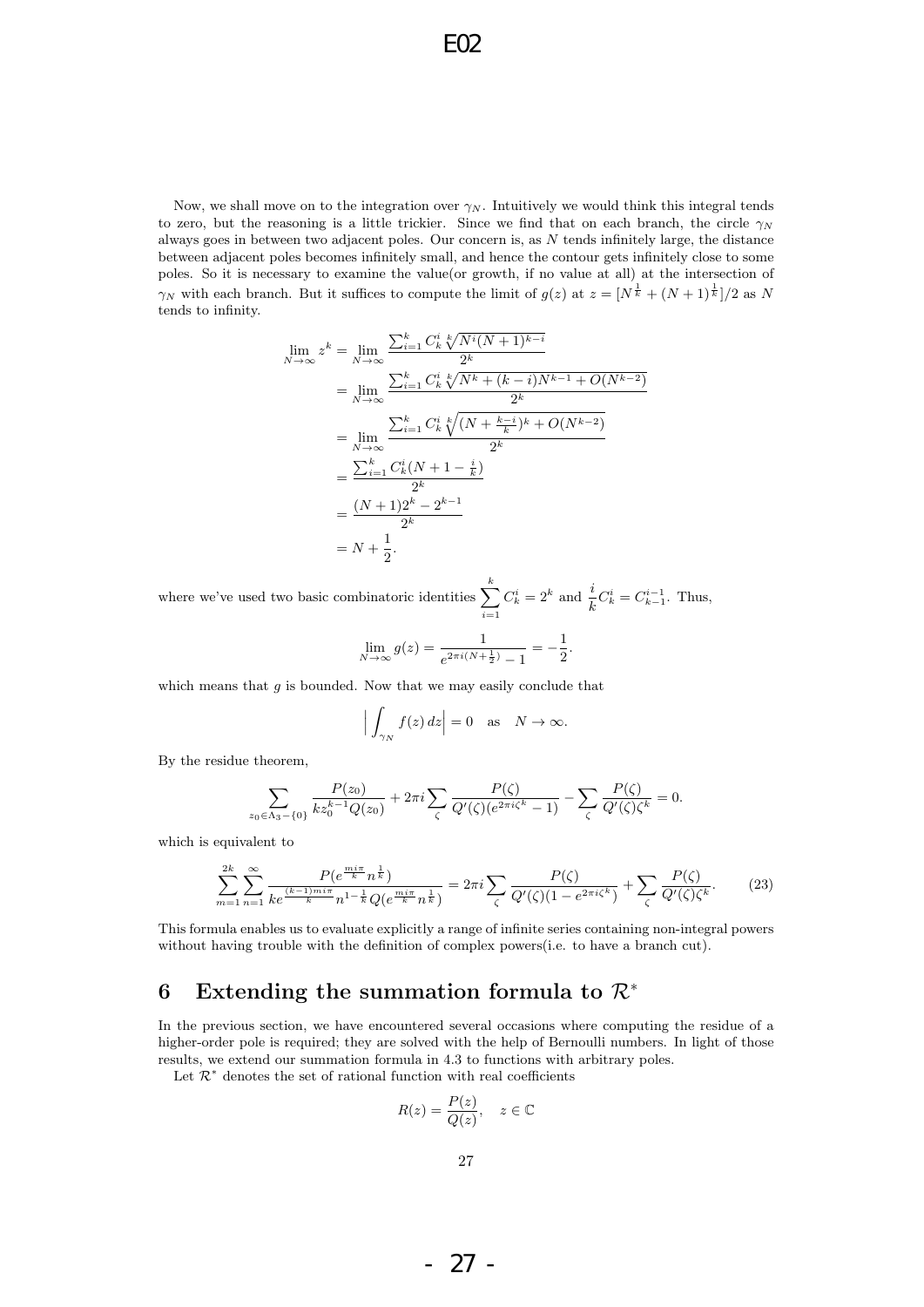such that  $(Degree Q) \geq (Degree Q) + 2$  and P, Q have no common zeros. These functions differ from those from  $R$  only by the absence of restriction on the zeros of  $Q$ . However, this, as we will see later, could make the calculation of

$$
\sum_{n\in\mathbb{Z}}\frac{P(\delta n+x)}{Q(\delta n+x)}, \quad \delta, x\in\mathbb{C}
$$

a lot more complicated.

Let  $f(z) = \frac{P(z)}{z + \frac{2\pi i}{z}}$  $\frac{1}{Q(z)(e^{\frac{2\pi i}{\delta}(z-x)}-1)}$  where  $\delta$  and x are complex constants. Integrate f along the the circle centered at the origin of radius R, denoted by  $\gamma_R$ . Obviously, we can argue as before that

$$
\left| \int_{\gamma_R} f(z) \, dz \right| \to 0 \qquad as \qquad R \to \infty.
$$

Now we only need to concern its residue. Denote the zeros of Q by  $S = {\zeta_1, \zeta_2, \cdots, \zeta_q}$  and their order by  $a_1, a_2, \cdots, a_q$ , respectively.

(1). f has simple poles at the  $\delta n + x$  if  $\delta n + x \notin S$ ,  $n \in \mathbb{Z}$ . Hence,

$$
res_{\delta n+x \notin S} f = \lim_{z \to \delta n+x} \frac{P(z)(z - \delta n - x)}{Q(z)(e^{\frac{2\pi i}{\delta}(z-x)} - 1)}
$$

$$
= \frac{\delta}{2\pi i} \frac{P(\delta n + x)}{Q(\delta n + x)}
$$

 $(2)$ . f also has poles at the zeros of Q with corresponding order. The residue formula tells us

$$
res_{\zeta_i} f = \lim_{z \to \zeta_i} \frac{1}{(a_i - 1)!} \left(\frac{d}{dz}\right)^{a_i - 1} \frac{P(z)(z - \zeta_i)}{Q(z)(e^{\frac{2\pi i}{\delta}(z - x)} - 1)}
$$

for  $\zeta_i$  not of the form  $\delta n + x$ . For  $a_i > 1$  in general, we have little idea about this higher-derivative. Therefore, we seek f's residue at  $\zeta_m$ ,  $m \in \{1, 2, \dots, q\}$  in a different approach, in analogue to the cases in section 5, though the details are more delicate.

Write  $1/Q(z)$  in the form  $c_0^{-1}$   $\prod^q$  $i=1$  $(z - \zeta)^{-a_i}$ , where  $c_0$  is the leading coefficient. We first expand each of its factor  $(z - \zeta_i)^{-a_i}$ ,  $i \neq m$  to power series around  $\zeta_m$ . Since

$$
\left(\frac{d}{dz}\right)^n (z-\zeta_i)^{-a_i} = (-1)^n (a_i)_n (z-\zeta_i)^{-a_i-n},
$$

where  $(a)_n$  is the shifted factorial: $(a)_n = a(a+1)\cdots(a+n-1)$ , we have its Taylor expansion as

$$
\frac{1}{(z-\zeta_i)^{a_i}} = \sum_{n=0}^{\infty} \frac{(-1)^n (a_i)_n}{n! (\zeta_m - \zeta_i)^{a_i+n}} (z-\zeta_m)^n
$$

$$
= \sum_{n=0}^{\infty} \frac{(-1)^n \binom{a_i+n-1}{a_i-1}}{(\zeta_m - \zeta_i)^{a_i+n}} (z-\zeta_m)^n
$$

for z near  $\zeta_m$ . Also,

$$
P(z) = \sum_{k=0}^{\infty} \frac{P^{(k)}(\zeta_m)}{k!} (z - \zeta_m)^k,
$$

which is actually a finite sum. Next, we want to expand  $\frac{1}{\sqrt{2\pi i}}$  $\frac{1}{e^{\frac{2\pi i}{\delta}(z-x)}-1}$  around  $\zeta_m$ . In order to do so, we define  $A(n, x)$  by the generating function

$$
\frac{1}{e^z - 1} = \sum_{n=0}^{\infty} \frac{A(n, x)}{n!} (z - x)^n,
$$

- 28 -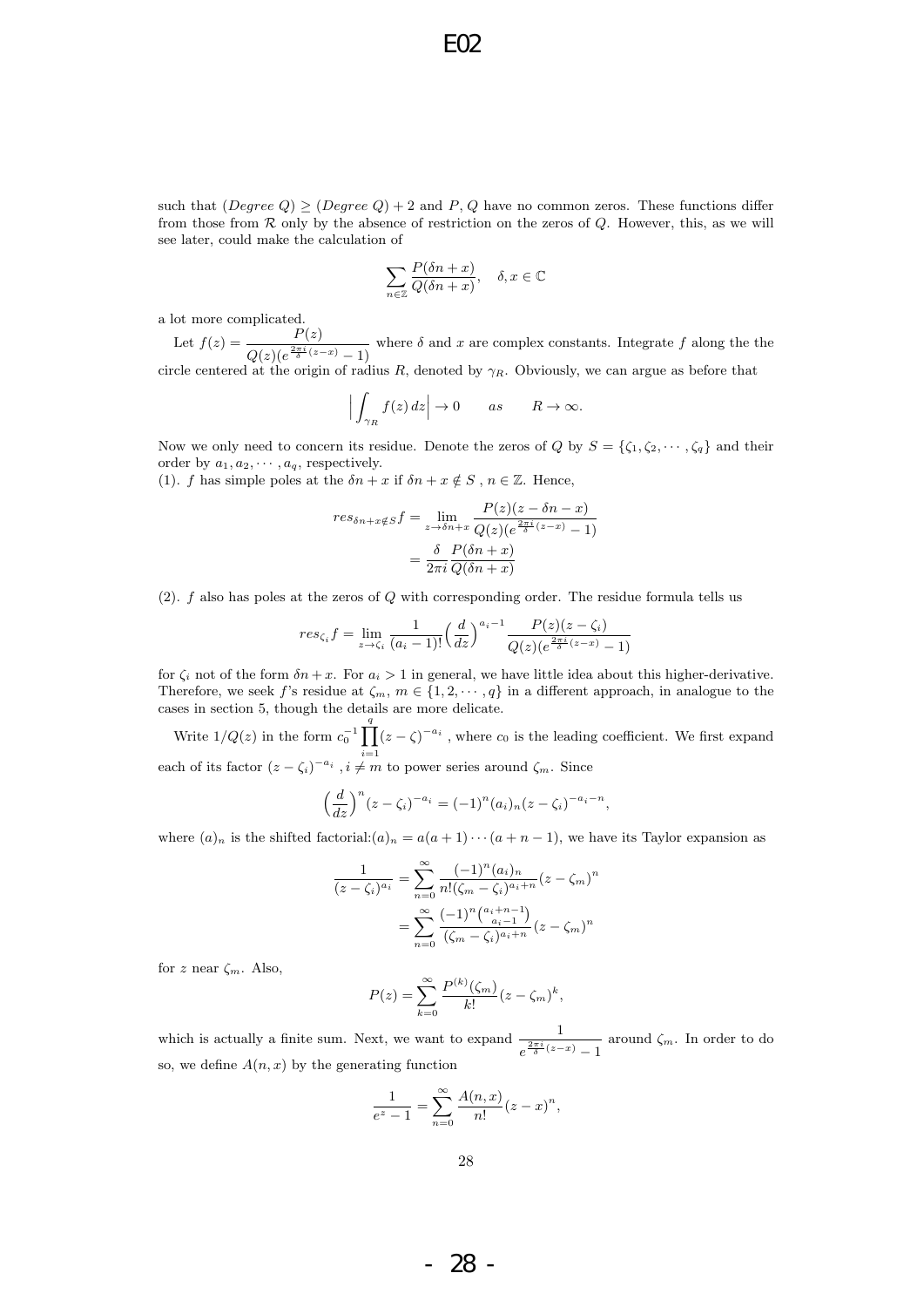where  $x \in \mathbb{C}$  and  $x \neq 2\pi in$ ,  $n \in \mathbb{Z}$ . For z in a neighborhood of x,

$$
1 = (e^{z} - 1) \sum_{n=0}^{\infty} \frac{A(n, x)}{n!} (z - x)^{n}
$$
  
=  $\left( \sum_{m=0}^{\infty} \frac{e^{x}}{m!} (z - x)^{m} - 1 \right) \left( \sum_{n=0}^{\infty} \frac{A(n, x)}{n!} (z - x)^{n} \right)$   
=  $\sum_{r=0}^{\infty} \sum_{n+m=r} \frac{A(n, x)}{n! m!} (z - x)^{r} - \sum_{n=0}^{\infty} \frac{A(n, x)}{n!} (z - x)^{n}$   
=  $\sum_{r=0}^{\infty} \frac{e^{x}}{r!} \sum_{n=0}^{r} A(n, x) {r \choose n} (z - x)^{r} - \sum_{n=0}^{\infty} \frac{A(n, x)}{n!} (z - x)$ 

We've proceeded the Cauchy product of two series despite the uncertainty about the convergence of the series involving  $A(n, x)$ ; but we will prove it later. Equating the coefficients leads to

n .

1. 
$$
A(0, x) = \frac{1}{e^x - 1}
$$

2. 
$$
A(n,x) = \frac{e^x}{1 - e^x} \sum_{k=0}^{n-1} {n \choose k} A(k,x).
$$
 (24)

if  $x \neq 2\pi in$ . We also define  $A(-1, x) = 0$  in this case. Regarding the problem of convergence of  $\sum_{n=0}^{\infty} \frac{A(n,x)}{n!} (z-x)^n$ , we only prove, though something quite intuitive, that its radius of convergence is larger than zero for  $x \neq 2\pi in$ , i.e. the series doesn't diverge everywhere. By the ratio test,

$$
\lim_{n \to \infty} \left| \frac{A(n+1, x)(z-x)}{A(n, x)(n+1)} \right| < 1,
$$

and from the observation that

$$
\frac{A(n+1,x)}{A(n,x)} = \frac{\sum_{m=0}^{n} \binom{n+1}{m} A(m,x)}{\sum_{k=0}^{n-1} \binom{n}{k} A(k,x)}
$$
  
\n
$$
= \frac{(n+1)A(n,x) + \sum_{n=0}^{n-1} \binom{n+1}{m} A(m,x)}{\sum_{k=0}^{n-1} \binom{n}{k} A(k,x)}
$$
  
\n
$$
= \frac{\frac{e^x}{1-e^x} \sum_{m=0}^{n-1} (n+1) \binom{n}{m} A(m,x) + \sum_{m=0}^{n-1} \binom{n+1}{m} A(m,x)}{\sum_{k=0}^{n-1} \binom{n}{k} A(k,x)}
$$
  
\n
$$
< \frac{\left(\frac{e^x}{1-e^x} + 1\right)(n+1) \sum_{m=0}^{n-1} \binom{n}{m} A(m,x)}{\sum_{k=0}^{n-1} \binom{n}{k} A(k,x)}
$$
  
\n
$$
= \frac{n+1}{1-e^x},
$$

because  $\binom{n+1}{m} < (n+1)\binom{n}{m}$ , we may conclude that the radius of convergence is at least  $|1 - e^x|$ . Hence it converges absolutely for z in a neighborhood of x if  $x \neq 2\pi in$ .

On the other hand, if  $x = 2\pi i m$ ,  $m \in \mathbb{Z}$ ,

$$
\frac{1}{e^z - 1} = \sum_{n=0}^{\infty} \frac{B_n}{n!} (z - x)^{n-1} = \sum_{n=-1}^{\infty} \frac{B_{n+1}}{(n+1)!} (z - x)^n
$$

by the definition of Bernoulli numbers. Its radius of convergence is  $2\pi$ , which is a well known fact. Therefore, if x is an integral multiple of  $2\pi i$ , we define

$$
A(n,x) = \frac{B_{n+1}}{n+1} \text{ for } n \ge 0 \text{ and } A(-1,x) = 1.
$$
 (25)

- 29 -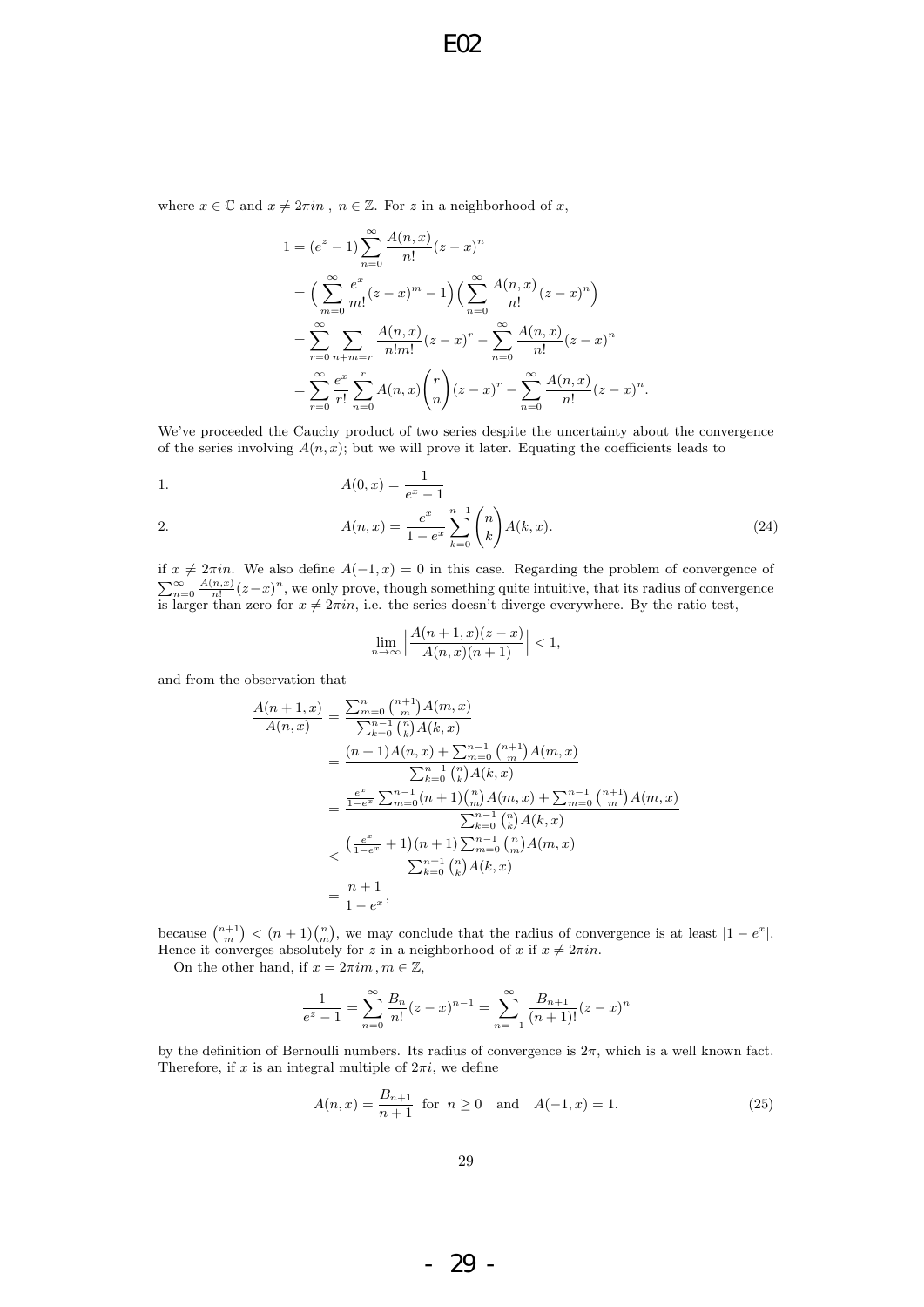(24) and (25) together completes our definition for  $A(n, x)$ ,  $n \ge -1$  and  $x \in \mathbb{C}$ . Now, the generating function can be expressed as

$$
\frac{1}{e^z - 1} = \sum_{n=-1}^{\infty} \frac{A(n, x)}{|n|!} (z - x)^n.
$$

Let  $z = \frac{2\pi i}{\delta}(z - x)$  and  $x = \frac{2\pi i}{\delta}(\zeta_m - x)$ , we obtain

$$
\frac{1}{e^{\frac{2\pi i}{\delta}(z-x)}-1} = \sum_{n=-1}^{\infty} \frac{A(n, \frac{2\pi i}{\delta}(\zeta_m-x))}{|n|!} \left(\frac{2\pi i}{\delta}(z-\zeta_m)\right)^n
$$

$$
= \sum_{n=-1}^{\infty} \frac{(2\pi i)^n A(n, \frac{2\pi i}{\delta}(\zeta_m-x))}{|n|!\delta^n} (z-\zeta_m)^n.
$$

We need to decide the definition of  $A(n,x)$  in terms of whether  $\frac{2\pi i}{\delta}(\zeta_m - x)$  is a multiple of  $2\pi i$ , or equivalently, whether  $\zeta_m$  is in the form of  $\delta n + x, n \in \mathbb{Z}$ .

Summing up the above results gives

$$
f(z) = \frac{1}{c_0(z - \zeta_m)^{a_m}} \Big( \sum_{k=0}^{\infty} \frac{P^{(k)}(\zeta_m)}{k!} (z - \zeta_m)^k \Big) \prod_{i \neq m} \Big( \sum_{m_i=0}^{\infty} \frac{(-1)^n \binom{a_i + m_i - 1}{a_i - 1}}{(\zeta_m - \zeta_i)^{a_i + m_i}} (z - \zeta_m)^{m_i} \Big)
$$
  

$$
\Big( \sum_{n=-1}^{\infty} \frac{(2\pi i)^n A(n, \frac{2\pi i}{\delta}(\zeta_m - x))}{|n|!\delta^n} (z - \zeta_m)^n \Big)
$$
  

$$
= \frac{1}{c_0(z - \zeta_m)^{a_m}} \sum_{r=0}^{\infty} \sum_{n+k+\sum m_i = r} \frac{(2\pi i)^n A(n, \frac{2\pi i}{\delta}(\zeta_m - x)) P^{(k)}(\zeta_m)}{\delta^n |n|!k!} \prod_{i \neq m} \frac{(-1)^{m_i} \binom{a_i + m_i - 1}{a_i - 1}}{(\zeta_m - \zeta_i)^{a_i + m_i}} (z - \zeta_m)^n
$$
  

$$
= \frac{1}{c_0} \sum_{r=0}^{\infty} \left( \sum_{n+k+\sum m_i = r} \frac{(2\pi i)^n A(n, \frac{2\pi i}{\delta}(\zeta_m - x)) P^{(k)}(\zeta_m)}{\delta^n |n|!k!} \prod_{i \neq m} \frac{(-1)^{m_i} \binom{a_i + m_i - 1}{a_i - 1}}{(\zeta_m - \zeta_i)^{a_i + m_i}} \right) (z - \zeta_m)^{r - a_m}.
$$

By its definition, the residue of f at  $\zeta_m$  is the coefficient of  $(z-\zeta_m)^{-1}$ . In the present case, it's the coefficient of the term with  $r = a_m - 1$ , which is

$$
\frac{1}{c_0 \prod_{i \neq m} (\zeta_m - \zeta_i)^{a_i}} \sum_{n+k+\sum m_i = a_m-1} \frac{(-1)^{\sum m_i} (2\pi i)^n A(n, \frac{2\pi i}{\delta} (\zeta_m - x)) P^{(k)}(\zeta_m)}{\delta^n |n|! k!} \prod_{i \neq m} \frac{\binom{a_i + m_i - 1}{a_i - 1}}{(\zeta_m - \zeta_i)^{m_i}},
$$
\n(26)

with  $k \geq 0$ ,  $n \geq -1$  and  $m_i \geq 0$ . It's indeed complicated! In particular, if we let  $\zeta_m$  be simple, i.e.  $a_m = 1$  for all m, and require that  $\zeta_m$  is not of the form  $\delta n + x$ , which implies the  $n = -1$  term vanishes, (26) becomes

$$
\frac{1}{c_0 \prod_{i \neq m} (\zeta_m - \zeta_i)^{a_i}} P(\zeta_m) A(0, \frac{2\pi i}{\delta} (\zeta_m - x)) = \frac{P(\zeta_m)}{Q'(\zeta_m)(e^{\frac{2\pi i}{\delta} (\zeta_m - x)} - 1)}
$$

by definition of  $A(n, x)$  in (24). This is identical to the result we obtained in 4.3. The general formula in terms of residue is

$$
\sum_{\substack{n\in\mathbb{Z}\\ \delta n+x\notin S}}\frac{P(\delta n+x)}{Q(\delta n+x)}=-\frac{2\pi i}{\delta}\sum_{\zeta\in S}res_{z=\zeta}f.
$$

Where  $S$  is the set of zeros of  $Q$ , and the residue can be computed through (26). To end this paper, we illustrate its application by a simple case of finding the value of  $\zeta(2s)(s)$  is an integer) using complex analysis.

Let  $f(z) = 1/[z^s(e^{2\pi i z} - 1)]$ . Its residue at  $z = n, n \neq 0$  is  $1/2\pi i n^k$ . Since the zero of  $z^s$ coincides with that of  $1/(e^{2\pi i z} - 1)$  at 0, we use the definition of  $A(n, x)$  in (25). Also,  $P(z) = 1$ 

- 30 -